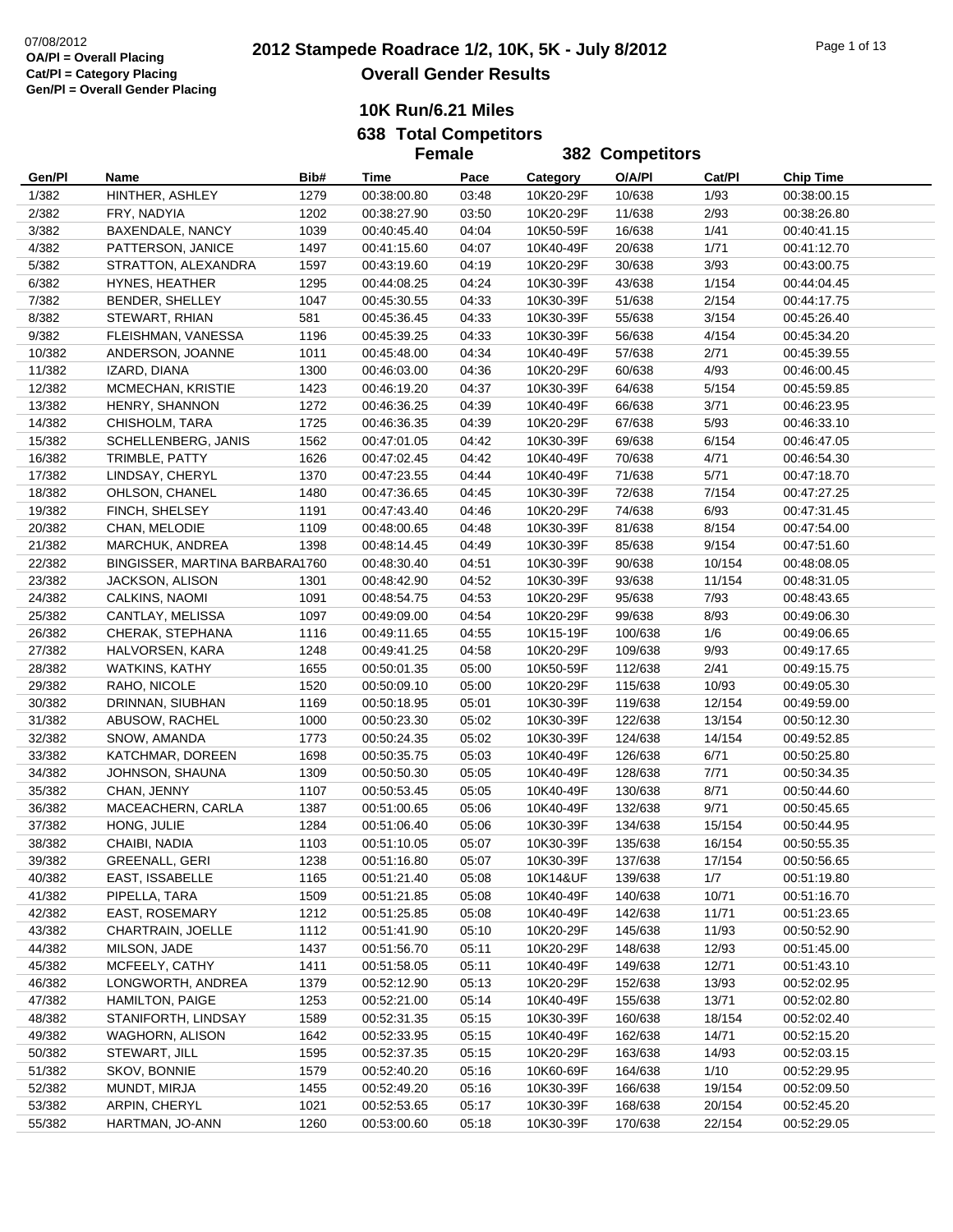**638 Total Competitors Female**

|                  |                                          |              | <b>Female</b>              |                | <b>382 Competitors</b> |                    |                 |                            |
|------------------|------------------------------------------|--------------|----------------------------|----------------|------------------------|--------------------|-----------------|----------------------------|
| Gen/Pl           | Name                                     | Bib#         | Time                       | Pace           | Category               | O/A/PI             | Cat/PI          | <b>Chip Time</b>           |
| 54/382           | HAMELIN, ROBERTA                         | 1252         | 00:53:00.60                | 05:18          | 10K30-39F              | 169/638            | 21/154          | 00:52:29.00                |
| 56/382           | HAYES, DARA                              | 1261         | 00:53:04.65                | 05:18          | 10K15-19F              | 171/638            | 2/6             | 00:52:11.60                |
| 57/382           | WARD, SHANNON                            | 1653         | 00:53:11.80                | 05:19          | 10K30-39F              | 173/638            | 23/154          | 00:52:26.70                |
| 58/382           | <b>KRENZ, KAITLIN</b>                    | 1341         | 00:53:20.65                | 05:20          | 10K20-29F              | 174/638            | 15/93           | 00:52:06.15                |
| 59/382           | BRANAGAN, KOURTNEY                       | 1070         | 00:53:27.25                | 05:20          | 10K30-39F              | 178/638            | 24/154          | 00:53:13.45                |
| 60/382           | KEATLEY, CATHERINE                       | 1316         | 00:53:27.55                | 05:20          | 10K30-39F              | 179/638            | 25/154          | 00:53:02.55                |
| 61/382           | TIERNEY, NATASHA                         | 1709         | 00:53:28.75                | 05:20          | 10K40-49F              | 181/638            | 15/71           | 00:52:27.65                |
| 62/382           | RIEMANN, CAROLYNN                        | 1533         | 00:53:29.60                | 05:20          | 10K40-49F              | 182/638            | 16/71           | 00:53:00.70                |
| 63/382           | RODGER, ANNE                             | 1544         | 00:54:01.00                | 05:24          | 10K50-59F              | 190/638            | 3/41            | 00:53:48.60                |
| 64/382           | LOCKHART, COURTNEY                       | 1376         | 00:54:07.25                | 05:24          | 10K20-29F              | 192/638            | 16/93           | 00:53:10.35                |
| 65/382           | PARK, BROOKLYN                           | 1490         | 00:54:08.10                | 05:24          | 10K14&UF               | 193/638            | 2/7             | 00:54:06.85                |
| 66/382           | PARSONS, KARI                            | 1494         | 00:54:08.70                | 05:24          | 10K20-29F              | 194/638            | 17/93           | 00:53:47.45                |
| 67/382           | O'CONNELL, HAYLEY                        | 1478         | 00:54:20.15                | 05:26          | 10K20-29F              | 197/638            | 18/93           | 00:54:07.05                |
| 68/382           | BUCHANAN, KATHY                          | 1081         | 00:54:22.85                | 05:26          | 10K40-49F              | 198/638            | 17/71           | 00:53:57.25                |
| 69/382           | GIASSON, ANNE-MARIE                      | 1222         | 00:54:24.00                | 05:26          | 10K30-39F              | 199/638            | 26/154          | 00:54:09.35                |
| 70/382           | CRAIG, MELANIE                           | 1137         | 00:54:26.70                | 05:26          | 10K20-29F              | 200/638            | 19/93           | 00:54:06.85                |
| 71/382           | PASIEKA, JANICE                          | 1747         | 00:54:27.10                | 05:26          | 10K50-59F              | 201/638            | 4/41            | 00:53:56.80                |
| 72/382           | BLADON, DIANA                            | 1058         | 00:54:27.35                | 05:26          | 10K30-39F              | 202/638            | 27/154          | 00:52:56.40                |
| 73/382           | TURNER, MEGAN                            | 1628         | 00:54:34.10                | 05:27          | 10K20-29F              | 203/638            | 20/93           | 00:53:12.40                |
| 74/382           | MCNAUL, MAUREEN                          | 1425         | 00:54:36.95                | 05:27          | 10K40-49F              | 206/638            | 18/71           | 00:54:12.70                |
| 75/382           | SAKOWSKI, CLAIRE                         | 1553         | 00:54:37.50                | 05:27          | 10K30-39F              | 209/638            | 28/154          | 00:54:27.60                |
| 76/382           | SEITZ, DESIRAE                           | 1568         | 00:54:37.90                | 05:27          | 10K20-29F              | 210/638            | 21/93           | 00:53:34.20                |
| 77/382           | SAMPSON, CASSIE                          | 1555         | 00:54:38.10                | 05:27          | 10K30-39F              | 211/638            | 29/154          | 00:53:28.80                |
| 78/382           | SCHLAUCH, JENNY                          | 1565         | 00:54:48.90                | 05:28          | 10K20-29F              | 215/638            | 22/93           | 00:53:54.90                |
| 79/382           | KRZYWICKI, SHANNON                       | 1345         | 00:55:01.55                | 05:30          | 10K30-39F              | 217/638            | 30/154          | 00:54:35.95                |
| 80/382           | MUIR, ANDREA                             | 1453         | 00:55:23.75                | 05:32          | 10K30-39F              | 220/638            | 31/154          | 00:54:53.00                |
| 81/382           | MORRISON, SHERALEE                       | 1450         | 00:55:28.25                | 05:32          | 10K30-39F              | 221/638            | 32/154          | 00:55:16.90                |
| 82/382           | SHEPPARD, S.                             | 1754         | 00:55:40.10                | 05:34          | 10K30-39F              | 225/638            | 33/154          | 00:55:20.85                |
| 83/382           | ZAVARELLA, ASHLEY                        | 1687         | 00:55:53.60                | 05:35          | 10K20-29F              | 227/638            | 23/93           | 00:55:22.85                |
| 84/382           | SCHELLENBERG, MARGO                      | 1563         | 00:55:57.95                | 05:35          | 10K30-39F              | 229/638            | 34/154          | 00:55:22.80                |
| 85/382           | LUKINUK, ELIZABETH                       | 1384         | 00:56:00.70                | 05:36          | 10K30-39F              | 230/638            | 35/154          | 00:55:35.65                |
| 86/382           | ARMSTRONG, MEGHAN                        | 1711         | 00:56:04.45                | 05:36          | 10K30-39F              | 232/638            | 36/154          | 00:54:37.00                |
| 87/382           | WESA, BRENDA                             | 1659         | 00:56:19.25                | 05:37          | 10K40-49F              | 234/638            | 19/71           | 00:55:42.75                |
| 88/382           | KUEHNER, MELISSA                         | 1347         | 00:56:21.20                | 05:38          | 10K40-49F              | 236/638            | 20/71           | 00:55:15.05                |
| 89/382           | COX, KRIS                                | 1784         | 00:56:22.45                | 05:38          | 10K30-39F              | 237/638            | 37/154          | 00:55:45.70                |
| 90/382           | AFFLECK HALL, LOUISE                     | 1003         | 00:56:26.00                | 05:38          | 10K40-49F              | 238/638            | 21/71           | 00:56:00.50                |
| 91/382           | CORBETT, KATIE                           | 1130         | 00:56:30.20                | 05:39          | 10K20-29F              | 239/638            | 24/93           | 00:56:03.25                |
| 92/382           | CAMPBELL, WENDY                          | 1096         | 00:56:45.95                | 05:40          | 10K50-59F              | 242/638            | 5/41            | 00:56:43.30                |
| 93/382           | TANGJERD-LEWKO, TASHA                    | 1604         | 00:56:54.30                | 05:41          | 10K30-39F              | 246/638            | 38/154          | 00:56:00.30                |
| 94/382           | CHRISTENSEN, SANDRA<br>HUTCHISON, KENDRA | 1782         | 00:56:58.10                | 05:41          | 10K20-29F              | 248/638            | 25/93           | 00:55:14.75                |
| 95/382           |                                          | 1294         | 00:57:06.30                | 05:42          | 10K30-39F<br>10K30-39F | 252/638            | 39/154          | 00:56:53.30                |
| 96/382           | JO, CHRISTY<br>SEAGRAVE, SONJA           | 1307         | 00:57:09.00                | 05:42          |                        | 254/638            | 40/154          | 00:56:19.20                |
| 97/382<br>98/382 | PLUM, TERRA                              | 1567         | 00:57:14.80<br>00:57:16.40 | 05:43<br>05:43 | 10K20-29F<br>10K20-29F | 256/638            | 26/93           | 00:56:52.50<br>00:56:20.30 |
| 99/382           | BUFFAM, JENNY                            | 1511         |                            | 05:43          | 10K30-39F              | 257/638            | 27/93<br>41/154 |                            |
| 100/382          | MCKINNEY, KELLY                          | 1082<br>1419 | 00:57:17.35<br>00:57:19.65 | 05:43          | 10K50-59F              | 258/638            | 6/41            | 00:56:23.90<br>00:57:17.15 |
| 101/382          | PARK, LISA                               | 1491         | 00:57:20.80                | 05:44          | 10K40-49F              | 259/638<br>260/638 | 22/71           | 00:57:19.30                |
| 102/382          | CULLINGHAM, CAROL                        | 1141         | 00:57:32.25                | 05:45          | 10K30-39F              | 261/638            | 42/154          | 00:56:33.00                |
| 103/382          | PYKE, SHANNON                            | 1517         | 00:57:38.15                | 05:45          | 10K15-19F              | 263/638            | 3/6             | 00:57:23.85                |
| 104/382          | KINSEY, KRISTEN                          | 1327         | 00:57:44.60                | 05:46          | 10K30-39F              | 264/638            | 43/154          | 00:56:31.00                |
| 105/382          | TOMEI, RACHEL                            | 1621         | 00:57:44.85                | 05:46          | 10K20-29F              | 265/638            | 28/93           | 00:57:24.25                |
| 106/382          | GILLESPIE, MOLLY                         | 1225         | 00:57:51.95                | 05:47          | 10K30-39F              | 268/638            | 44/154          | 00:57:04.05                |
| 107/382          | LISCHKA, SHAUNA                          | 1372         | 00:57:55.85                | 05:47          | 10K30-39F              | 270/638            | 45/154          | 00:56:42.35                |
| 108/382          | ALLEN, KRISTAL                           | 1008         | 00:57:56.85                | 05:47          | 10K30-39F              | 271/638            | 46/154          | 00:57:16.55                |
|                  |                                          |              |                            |                |                        |                    |                 |                            |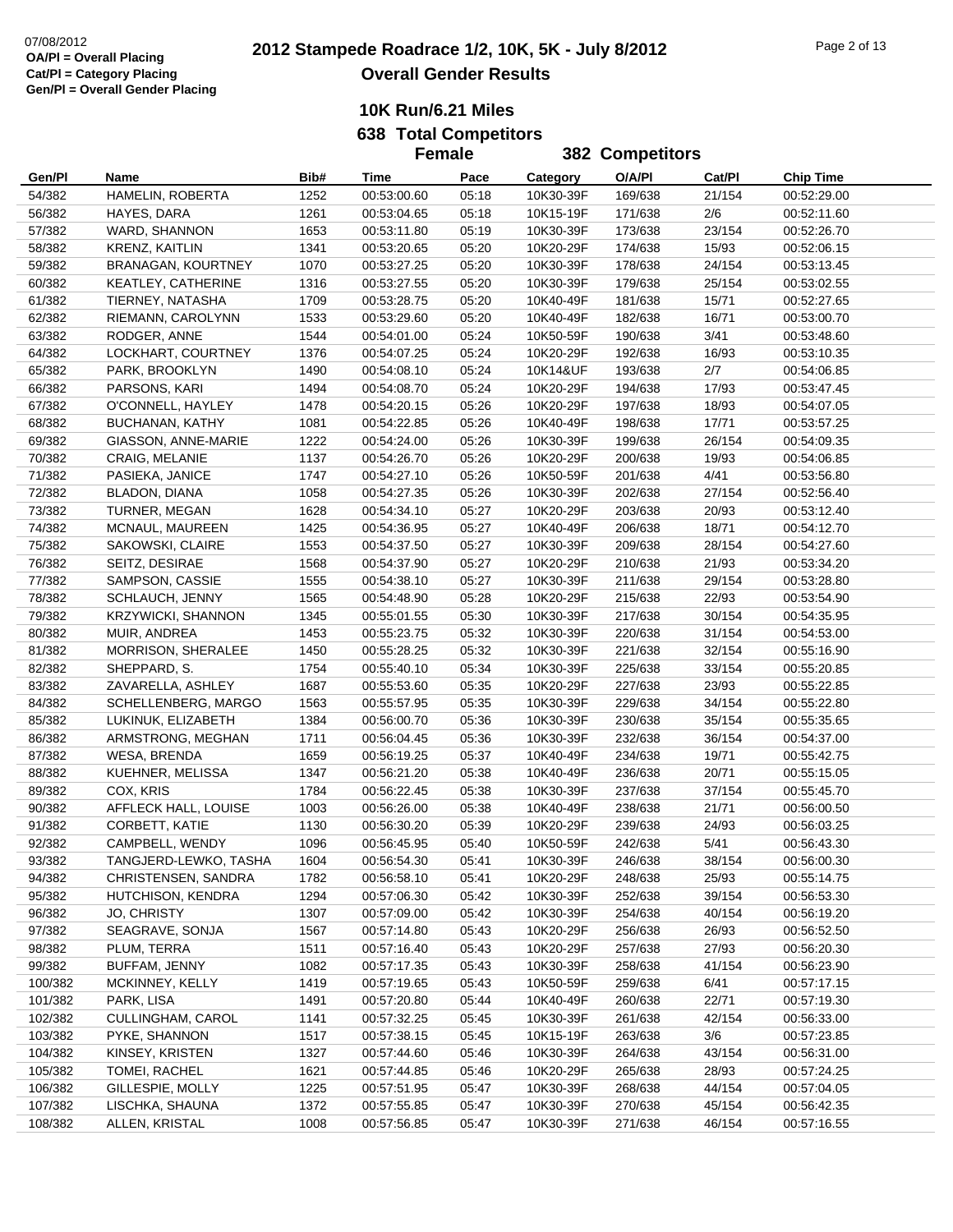|         |                              |      | <b>Female</b> |       |           | <b>382 Competitors</b> |        |                  |
|---------|------------------------------|------|---------------|-------|-----------|------------------------|--------|------------------|
| Gen/Pl  | Name                         | Bib# | Time          | Pace  | Category  | O/A/PI                 | Cat/PI | <b>Chip Time</b> |
| 109/382 | STORDEUR, ALLISON            | 1704 | 00:58:04.90   | 05:48 | 10K30-39F | 274/638                | 47/154 | 00:54:12.65      |
| 110/382 | HEDGES, JO-ANN               | 1266 | 00:58:08.45   | 05:48 | 10K40-49F | 275/638                | 23/71  | 00:56:30.05      |
| 111/382 | SMITH, CARLY                 | 1581 | 00:58:10.30   | 05:49 | 10K20-29F | 276/638                | 29/93  | 00:57:30.80      |
| 112/382 | FILLO, ANGELA                | 1189 | 00:58:12.55   | 05:49 | 10K20-29F | 277/638                | 30/93  | 00:58:02.35      |
| 113/382 | MURPHY, AMANDA               | 1763 | 00:58:13.70   | 05:49 | 10K30-39F | 279/638                | 48/154 | 00:57:18.60      |
| 114/382 | KUIJPER, KIM                 | 1349 | 00:58:15.25   | 05:49 | 10K20-29F | 280/638                | 31/93  | 00:57:34.85      |
| 115/382 | BENKE, AMANDA                | 1049 | 00:58:20.20   | 05:50 | 10K30-39F | 283/638                | 49/154 | 00:57:48.50      |
| 116/382 | CARLE, TINA                  | 1100 | 00:58:24.05   | 05:50 | 10K30-39F | 284/638                | 50/154 | 00:57:29.50      |
| 117/382 | MUZYKA, LAURIE               | 1459 | 00:58:27.35   | 05:50 | 10K30-39F | 287/638                | 51/154 | 00:57:25.35      |
| 118/382 | PERRY, MARION                | 1783 | 00:58:28.20   | 05:50 | 10K50-59F | 288/638                | 7/41   | 00:57:39.40      |
| 119/382 | FAIRFIELD, STEPHANIE         | 1182 | 00:58:28.95   | 05:50 | 10K20-29F | 289/638                | 32/93  | 00:57:08.70      |
| 120/382 | ANDERSON, CARON              | 1010 | 00:58:29.90   | 05:50 | 10K20-29F | 290/638                | 33/93  | 00:57:48.00      |
| 121/382 | WHITLEY, LAURA               | 1664 | 00:58:31.40   | 05:51 | 10K30-39F | 292/638                | 52/154 | 00:56:45.40      |
| 122/382 | HAINES, KELLIE               | 1245 | 00:58:36.55   | 05:51 | 10K20-29F | 293/638                | 34/93  | 00:58:14.80      |
| 123/382 | NIELSEN, ASHLEY              | 1470 | 00:58:39.35   | 05:51 | 10K20-29F | 295/638                | 35/93  | 00:58:26.85      |
| 124/382 | HAYES, PATSY                 | 1262 | 00:58:44.05   | 05:52 | 10K50-59F | 296/638                | 8/41   | 00:57:50.30      |
| 125/382 | SNOW, ALISON                 | 1774 | 00:58:48.85   | 05:52 | 10K30-39F | 297/638                | 53/154 | 00:58:16.15      |
| 126/382 | ZAMBORY, JENNIFER            | 1686 | 00:58:53.90   | 05:53 | 10K30-39F | 299/638                | 54/154 | 00:58:09.45      |
| 127/382 | <b>HEDGES, HAYLEY</b>        | 1265 | 00:58:55.25   | 05:53 | 10K30-39F | 300/638                | 55/154 | 00:57:16.55      |
| 128/382 | HOPE, JOANNE                 | 1285 | 00:58:55.55   | 05:53 | 10K30-39F | 301/638                | 56/154 | 00:58:12.90      |
| 129/382 | BARRON, LOU                  | 1034 | 00:58:59.30   | 05:53 | 10K50-59F | 302/638                | 9/41   | 00:57:42.85      |
| 130/382 | PATTISON, TARA               | 1501 | 00:59:02.65   | 05:54 | 10K30-39F | 303/638                | 57/154 | 00:58:30.35      |
| 131/382 | CHOLOWSKY, NATASHA           | 1749 | 00:59:10.05   | 05:55 | 10K14&UF  | 306/638                | 3/7    | 00:58:16.75      |
| 132/382 | NEWTON-WOWRYK, CATHARINE 467 |      | 00:59:16.00   | 05:55 | 10K40-49F | 307/638                | 24/71  | 00:58:41.15      |
| 133/382 | MATOVICH, ANDREA             | 1401 | 00:59:23.35   | 05:56 | 10K30-39F | 308/638                | 58/154 | 00:58:36.20      |
| 134/382 | COTE, ELAINE                 | 1133 | 00:59:23.95   | 05:56 | 10K30-39F | 309/638                | 59/154 | 00:57:09.25      |
| 135/382 | HALL, CHARLOTTE              | 1246 | 00:59:24.85   | 05:56 | 10K20-29F | 310/638                | 36/93  | 00:58:31.65      |
| 136/382 | LESWICK, LEAH                | 1367 | 00:59:25.60   | 05:56 | 10K20-29F | 312/638                | 37/93  | 00:57:41.25      |
| 137/382 | INCZE, ELYSSE                | 1296 | 00:59:26.35   | 05:56 | 10K20-29F | 313/638                | 38/93  | 00:58:58.30      |
| 138/382 | ANDERSON, SUSAN              | 1012 | 00:59:28.60   | 05:56 | 10K50-59F | 314/638                | 10/41  | 00:57:37.90      |
| 139/382 | VANDEN DOOL, GRACE           | 1635 | 00:59:30.00   | 05:57 | 10K40-49F | 316/638                | 25/71  | 00:59:17.30      |
| 140/382 | LEONG, PEARL                 | 1366 | 00:59:34.50   | 05:57 | 10K30-39F | 319/638                | 60/154 | 00:59:01.55      |
| 141/382 | <b>BRUCE, REBECCA</b>        | 1078 | 00:59:39.45   | 05:57 | 10K30-39F | 320/638                | 61/154 | 00:59:16.85      |
| 142/382 | DRIEDGER, VALERIE            | 1695 | 00:59:55.75   | 05:59 | 10K40-49F | 322/638                | 26/71  | 00:58:25.65      |
| 143/382 | FORREST, KRISTINE            | 1199 | 00:59:59.85   | 05:59 | 10K40-49F | 324/638                | 27/71  | 00:58:20.70      |
| 144/382 | WOOFTER, BAILEY              | 1678 | 01:00:00.35   | 06:00 | 10K20-29F | 325/638                | 39/93  | 00:59:24.95      |
| 145/382 | ELLERGODT, ANNA JEAN         | 1175 | 01:00:05.35   | 06:00 | 10K15-19F | 327/638                | 4/6    | 00:59:01.20      |
| 146/382 | COOKE, CATHERINE             | 1128 | 01:00:15.70   | 06:01 | 10K30-39F | 330/638                | 62/154 | 00:59:18.80      |
| 147/382 | BELL, MEAGAN                 | 1044 | 01:00:19.95   | 06:02 | 10K20-29F | 333/638                | 40/93  | 00:59:22.05      |
| 148/382 | <b>BARWICH, KIRA</b>         | 1037 | 01:00:23.95   | 06:02 | 10K20-29F | 334/638                | 41/93  | 00:58:55.35      |
| 149/382 | CHUNG, CHRISTINE             | 1119 | 01:00:35.55   | 06:03 | 10K30-39F | 338/638                | 63/154 | 01:00:02.15      |
| 150/382 | WISENER, CAROLYNN            | 1721 | 01:00:36.20   | 06:03 | 10K50-59F | 339/638                | 11/41  | 00:59:58.60      |
| 151/382 | SIU, MARIA                   | 1576 | 01:01:08.20   | 06:06 | 10K30-39F | 343/638                | 64/154 | 01:00:26.60      |
| 152/382 | ROSENBAUM, CHERYL            | 1768 | 01:01:09.60   | 06:06 | 10K20-29F | 344/638                | 42/93  | 01:00:03.20      |
| 153/382 | WATTIE, LORRAINE             | 1656 | 01:01:14.45   | 06:07 | 10K40-49F | 347/638                | 28/71  | 01:00:50.85      |
| 154/382 | MORRISON, AMANDA             | 1449 | 01:01:15.45   | 06:07 | 10K20-29F | 348/638                | 43/93  | 00:59:56.85      |
| 155/382 | HUNT, SHANA                  | 1717 | 01:01:20.00   | 06:08 | 10K40-49F | 349/638                | 29/71  | 01:00:42.35      |
| 156/382 | BUNBURY, JO-ANNE             | 1083 | 01:01:49.20   | 06:10 | 10K30-39F | 352/638                | 65/154 | 01:01:31.50      |
| 157/382 | ROBICHAUD, DEANNA            | 1542 | 01:01:50.00   | 06:11 | 10K40-49F | 353/638                | 30/71  | 01:01:45.65      |
| 158/382 | PATTERSON, SARAH             | 1700 | 01:01:51.20   | 06:11 | 10K30-39F | 354/638                | 66/154 | 01:01:19.70      |
| 159/382 | HOLST, TRICIA                | 1282 | 01:01:52.00   | 06:11 | 10K30-39F | 355/638                | 67/154 | 01:00:42.95      |
| 160/382 | NIELSEN, TESS                | 1699 | 01:01:52.05   | 06:11 | 10K30-39F | 356/638                | 68/154 | 01:00:42.90      |
| 161/382 | <b>WEBSTER, CORIE</b>        | 1657 | 01:01:52.15   | 06:11 | 10K30-39F | 357/638                | 69/154 | 01:01:35.30      |
| 162/382 | GIBBS, CHRIS                 | 1223 | 01:01:52.65   | 06:11 | 10K40-49F | 358/638                | 31/71  | 01:01:05.70      |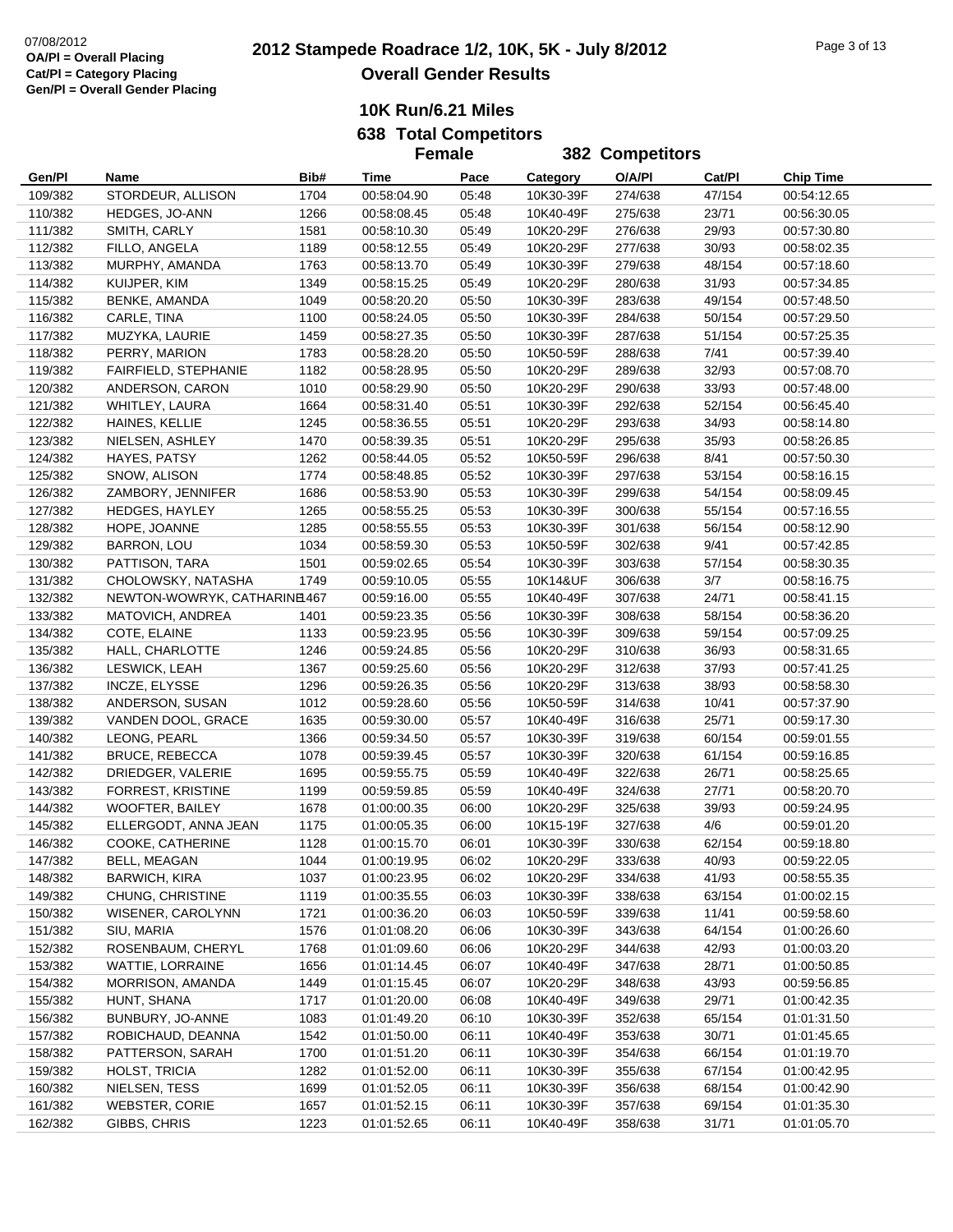**638 Total Competitors Female**

|                    |                                       |      | <b>Female</b> |       |           | <b>382 Competitors</b> |        |                  |
|--------------------|---------------------------------------|------|---------------|-------|-----------|------------------------|--------|------------------|
| Gen/Pl             | Name                                  | Bib# | Time          | Pace  | Category  | O/A/PI                 | Cat/PI | <b>Chip Time</b> |
| 163/382            | GONZALEZ, CAROLINA                    | 1230 | 01:01:52.90   | 06:11 | 10K30-39F | 359/638                | 70/154 | 01:01:04.10      |
| 164/382            | KRISTENSEN, STEPHANIE                 | 1343 | 01:01:54.45   | 06:11 | 10K20-29F | 360/638                | 44/93  | 01:01:41.10      |
| 165/382            | MATIAKIS, BARBARA                     | 1748 | 01:01:56.30   | 06:11 | 10K40-49F | 361/638                | 32/71  | 01:00:59.60      |
| 166/382            | KARVINEN, TRISHA                      | 1312 | 01:01:58.55   | 06:11 | 10K30-39F | 362/638                | 71/154 | 01:00:53.50      |
| 167/382            | BENSMILLER, KRISTA                    | 1052 | 01:02:09.65   | 06:12 | 10K30-39F | 366/638                | 72/154 | 01:01:48.50      |
| 168/382            | BENSMILLER, ASHLY                     | 1051 | 01:02:13.25   | 06:13 | 10K20-29F | 367/638                | 45/93  | 01:01:51.45      |
| 169/382            | <b>GERLACH, KARIN</b>                 | 1221 | 01:02:19.90   | 06:13 | 10K50-59F | 368/638                | 12/41  | 01:02:04.50      |
| 170/382            | DAIGLE, LISE                          | 1143 | 01:02:23.50   | 06:14 | 10K30-39F | 369/638                | 73/154 | 01:01:09.20      |
| 171/382            | KEMP, ANITA                           | 1323 | 01:02:24.70   | 06:14 | 10K40-49F | 370/638                | 33/71  | 01:01:45.20      |
| 172/382            | RANDA, GRACE                          | 1233 | 01:02:26.55   | 06:14 | 10K50-59F | 371/638                | 13/41  | 01:02:00.60      |
| 173/382            | <b>BROEN, BARB</b>                    | 1719 | 01:02:29.25   | 06:14 | 10K40-49F | 372/638                | 34/71  | 01:00:57.45      |
| 174/382            | BEDARD, PASCALE                       | 1041 | 01:02:30.00   | 06:15 | 10K20-29F | 373/638                | 46/93  | 01:02:12.95      |
| 175/382            | MAY, SUSAN                            | 1404 | 01:02:42.95   | 06:16 | 10K50-59F | 376/638                | 14/41  | 01:02:28.65      |
| 176/382            | BARBER, SHAUNNA                       | 1031 | 01:03:14.25   | 06:19 | 10K30-39F | 379/638                | 74/154 | 01:02:52.85      |
| 177/382            | <b>WESTON, LORI</b>                   | 1660 | 01:03:14.90   | 06:19 | 10K30-39F | 380/638                | 75/154 | 01:01:35.40      |
| 178/382            | FARDY, SYLVIE                         | 1184 | 01:03:19.55   | 06:19 | 10K50-59F | 381/638                | 15/41  | 01:01:36.35      |
| 179/382            | OLLINGER, LAURIE ANN                  | 1482 | 01:03:20.65   | 06:20 | 10K30-39F | 382/638                | 76/154 | 01:03:03.25      |
| 180/382            | ARMENTA, KRISTI                       | 1019 | 01:03:26.80   | 06:20 | 10K30-39F | 383/638                | 77/154 | 01:02:59.10      |
| 181/382            | LYNCH, TARAH                          | 1385 | 01:03:35.70   | 06:21 | 10K30-39F | 387/638                | 78/154 | 01:02:25.90      |
|                    |                                       | 1607 | 01:03:53.90   | 06:23 | 10K20-29F |                        | 47/93  | 01:02:43.20      |
| 182/382<br>183/382 | TARNASKY, SAMANTHA<br>POZZO, RENEE    | 1515 | 01:03:56.35   | 06:23 | 10K30-39F | 389/638<br>390/638     | 79/154 |                  |
|                    |                                       |      |               |       |           |                        |        | 01:02:01.65      |
| 184/382            | DESBARATS, LAURA<br>HERMAN, STEPHANIE | 1158 | 01:03:56.45   | 06:23 | 10K20-29F | 391/638                | 48/93  | 01:02:02.70      |
| 185/382            |                                       | 1273 | 01:03:56.50   | 06:23 | 10K20-29F | 392/638                | 49/93  | 01:02:02.45      |
| 186/382            | BOWDEN, KATHRYN                       | 1067 | 01:04:06.10   | 06:24 | 10K40-49F | 393/638                | 35/71  | 01:03:11.75      |
| 187/382            | ZWICKER, SHAUNA                       | 1692 | 01:04:11.05   | 06:25 | 10K30-39F | 394/638                | 80/154 | 01:03:16.45      |
| 188/382            | ROBSON, GABRIELLE                     | 1543 | 01:04:20.75   | 06:26 | 10K20-29F | 395/638                | 50/93  | 01:02:53.25      |
| 189/382            | MALHOTRA, VERONICA                    | 1394 | 01:04:21.00   | 06:26 | 10K30-39F | 396/638                | 81/154 | 01:02:55.30      |
| 190/382            | <b>BARWICH, KRISTIN</b>               | 1038 | 01:04:21.60   | 06:26 | 10K20-29F | 397/638                | 51/93  | 01:02:53.00      |
| 191/382            | <b>VERKLAND, NISSA</b>                | 1637 | 01:04:39.35   | 06:27 | 10K30-39F | 401/638                | 82/154 | 01:02:36.35      |
| 192/382            | JUDD, JODIE                           | 1310 | 01:04:43.25   | 06:28 | 10K30-39F | 402/638                | 83/154 | 01:04:17.15      |
| 193/382            | THIESSEN, CHRISTA                     | 1612 | 01:04:44.10   | 06:28 | 10K30-39F | 403/638                | 84/154 | 01:04:39.00      |
| 194/382            | WILLIAMS, ANGELA                      | 1667 | 01:04:47.55   | 06:28 | 10K20-29F | 404/638                | 52/93  | 01:03:57.60      |
| 195/382            | DAVID, JODI                           | 1736 | 01:04:49.90   | 06:28 | 10K30-39F | 406/638                | 85/154 | 01:03:51.95      |
| 196/382            | SAMBORSKI, BRENDA                     | 1554 | 01:04:50.20   | 06:29 | 10K40-49F | 407/638                | 36/71  | 01:04:38.30      |
| 197/382            | GAMBLE, MANDY                         | 1214 | 01:04:56.55   | 06:29 | 10K30-39F | 408/638                | 86/154 | 01:03:33.75      |
| 198/382            | SKOLL, JENNIFER                       | 1578 | 01:05:03.85   | 06:30 | 10K30-39F | 410/638                | 87/154 | 01:03:49.60      |
| 199/382            | NEILSON, JILLIAN                      | 1463 | 01:05:05.80   | 06:30 | 10K20-29F | 411/638                | 53/93  | 01:03:18.65      |
| 200/382            | MYRONYK, ANDREA                       | 1460 | 01:05:10.25   | 06:31 | 10K30-39F | 413/638                | 88/154 | 01:03:18.95      |
| 201/382            | MOODY, LIA                            | 1442 | 01:05:11.20   | 06:31 | 10K20-29F | 415/638                | 54/93  | 01:03:28.45      |
| 202/382            | HALWAS, COLLEEN                       | 1249 | 01:05:12.95   | 06:31 | 10K40-49F | 416/638                | 37/71  | 01:03:22.35      |
| 203/382            | BOND, MADDISON                        | 1062 | 01:05:19.95   | 06:32 | 10K20-29F | 417/638                | 55/93  | 01:03:35.05      |
| 204/382            | CHRISTENSEN, SHERRY                   | 1118 | 01:05:24.10   | 06:32 | 10K50-59F | 418/638                | 16/41  | 01:04:57.65      |
| 205/382            | ZUCZEK, ANETA                         | 1691 | 01:05:27.95   | 06:32 | 10K30-39F | 420/638                | 89/154 | 01:04:31.25      |
| 206/382            | DERBECKER, SUZANNE                    | 1156 | 01:05:46.60   | 06:34 | 10K50-59F | 424/638                | 17/41  | 01:04:55.55      |
| 207/382            | STEVENSON, KIM                        | 1594 | 01:05:50.10   | 06:35 | 10K40-49F | 425/638                | 38/71  | 01:05:07.85      |
| 208/382            | BRINGAS-KEWLEY, GINA                  | 1074 | 01:05:50.40   | 06:35 | 10K15-19F | 426/638                | 5/6    | 01:05:00.20      |
| 209/382            | CHASSAGNE, JULIE                      | 1113 | 01:05:55.60   | 06:35 | 10K30-39F | 427/638                | 90/154 | 01:05:23.70      |
| 210/382            | MILLS, ROBYN                          | 1435 | 01:06:04.70   | 06:36 | 10K30-39F | 428/638                | 91/154 | 01:05:56.40      |
| 211/382            | REICH, JANICE                         | 1528 | 01:06:12.65   | 06:37 | 10K40-49F | 429/638                | 39/71  | 01:05:33.65      |
| 212/382            | STAUTH, TEIRA                         | 1590 | 01:06:14.45   | 06:37 | 10K20-29F | 430/638                | 56/93  | 01:05:07.85      |
| 213/382            | TEGHTMEYER, NANCY                     | 1705 | 01:06:17.05   | 06:37 | 10K30-39F | 431/638                | 92/154 | 01:05:24.70      |
| 214/382            | SNELL, DIANA                          | 1585 | 01:06:18.35   | 06:37 | 10K30-39F | 432/638                | 93/154 | 01:05:53.90      |
| 215/382            | LAVECK, STEPHANIE                     | 1359 | 01:06:25.75   | 06:38 | 10K30-39F | 434/638                | 94/154 | 01:04:56.60      |
| 216/382            | GAO, LISA                             | 1216 | 01:06:26.35   | 06:38 | 10K40-49F | 435/638                | 40/71  | 01:05:24.25      |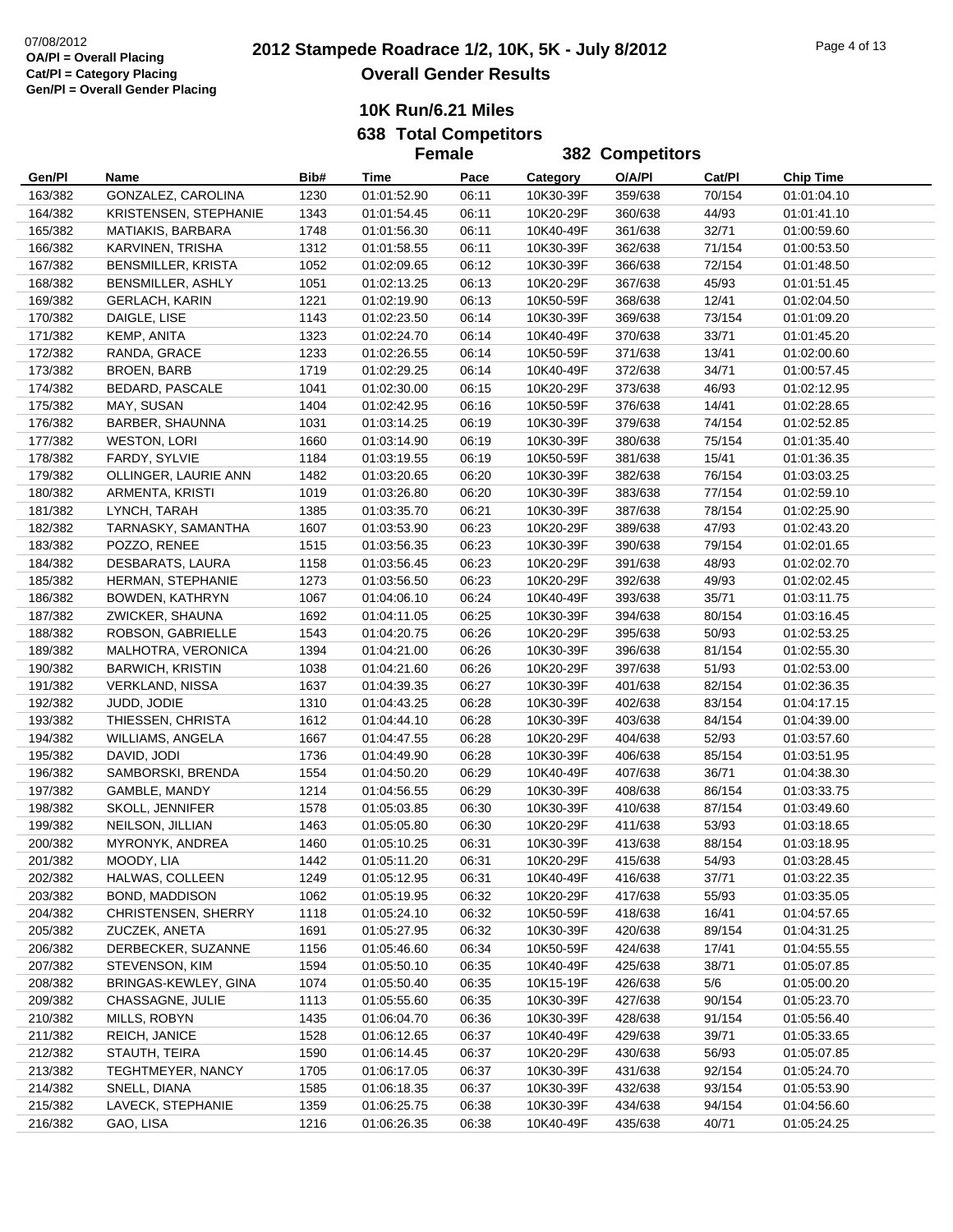|                    |                                          |              | <b>Female</b>              |                | <b>382 Competitors</b> |                    |                  |                            |
|--------------------|------------------------------------------|--------------|----------------------------|----------------|------------------------|--------------------|------------------|----------------------------|
| Gen/Pl             | Name                                     | Bib#         | Time                       | Pace           | Category               | O/A/PI             | Cat/Pl           | <b>Chip Time</b>           |
| 217/382            | MILLER, LEAH                             | 1434         | 01:06:31.25                | 06:39          | 10K20-29F              | 436/638            | 57/93            | 01:04:59.55                |
| 218/382            | TAN, SHET FERN                           | 1603         | 01:06:35.55                | 06:39          | 10K30-39F              | 437/638            | 95/154           | 01:05:19.95                |
| 219/382            | KOSIK, WILMA                             | 1338         | 01:06:38.60                | 06:39          | 10K50-59F              | 438/638            | 18/41            | 01:05:08.65                |
| 220/382            | MOUNTFORD, NIKKI                         | 1452         | 01:06:39.45                | 06:39          | 10K40-49F              | 439/638            | 41/71            | 01:05:41.05                |
| 221/382            | GUILHERME, CHRISTINA                     | 1244         | 01:06:44.05                | 06:40          | 10K20-29F              | 440/638            | 58/93            | 01:05:01.90                |
| 222/382            | WONG, KAITLYN                            | 1673         | 01:06:44.15                | 06:40          | 10K20-29F              | 441/638            | 59/93            | 01:05:02.50                |
| 223/382            | HANSEN, LORI                             | 1257         | 01:06:48.35                | 06:40          | 10K40-49F              | 442/638            | 42/71            | 01:05:19.30                |
| 224/382            | <b>BLACK, CHELSEA</b>                    | 1057         | 01:06:48.40                | 06:40          | 10K20-29F              | 443/638            | 60/93            | 01:05:10.05                |
| 225/382            | MORGAN, DEANNE                           | 1445         | 01:06:49.55                | 06:40          | 10K30-39F              | 445/638            | 96/154           | 01:05:48.35                |
| 226/382            | LAPRISE, CATHY                           | 1357         | 01:06:57.85                | 06:41          | 10K50-59F              | 446/638            | 19/41            | 01:06:07.45                |
| 227/382            | OLUND, LISA                              | 1718         | 01:07:13.05                | 06:43          | 10K40-49F              | 448/638            | 43/71            | 01:05:20.35                |
| 228/382            | LEE, CHARISSA                            | 1361         | 01:07:13.35                | 06:43          | 10K30-39F              | 449/638            | 97/154           | 01:05:35.30                |
| 229/382            | THORNTON, GINA                           | 1742         | 01:07:13.50                | 06:43          | 10K30-39F              | 450/638            | 98/154           | 01:05:20.10                |
| 230/382            | KLUGE, SARA                              | 1786         | 01:07:13.95                | 06:43          | 10K30-39F              | 451/638            | 99/154           | 01:06:12.95                |
| 231/382            | ROBERTSON, WENDY                         | 1541         | 01:07:15.25                | 06:43          | 10K30-39F              | 453/638            | 100/154          | 01:06:41.45                |
| 232/382            | TESSIER, MELANIE                         | 1611         | 01:07:19.10                | 06:43          | 10K30-39F              | 454/638            | 101/154          | 01:07:14.40                |
| 233/382            | <b>WEISS, KIMBERLY</b>                   | 1658         | 01:07:20.45                | 06:44          | 10K40-49F              | 455/638            | 44/71            | 01:06:11.05                |
| 234/382            | <b>BECKIE, JACQUIE</b>                   | 1040         | 01:07:20.75                | 06:44          | 10K40-49F              | 456/638            | 45/71            | 01:06:11.05                |
| 235/382            | ROA-YAREMKOWYCZ, TASHA                   | 1535         | 01:07:20.90                | 06:44          | 10K30-39F              | 457/638            | 102/154          | 01:06:48.00                |
| 236/382            | JOHN, MARTINA                            | 1308         | 01:07:21.00                | 06:44          | 10K30-39F              | 458/638            | 103/154          | 01:06:28.35                |
| 237/382            | BARTEK, IVA                              | 1035         | 01:07:21.30                | 06:44          | 10K30-39F              | 459/638            | 104/154          | 01:06:28.90                |
| 238/382            | FRY, KRISTEN                             | 1201         | 01:07:30.45                | 06:45          | 10K20-29F              | 461/638            | 61/93            | 01:07:08.40                |
| 239/382            | MCRAE, LESLIE                            | 1429         | 01:07:32.80                | 06:45          | 10K30-39F              | 463/638            | 105/154          | 01:06:47.80                |
| 240/382            | MAKICHUK, LINDSAY                        | 1392         | 01:07:34.30                | 06:45          | 10K20-29F              | 464/638            | 62/93            | 01:06:34.30                |
| 241/382            | MACLENNAN, KAREN                         | 1390         | 01:07:41.35                | 06:46          | 10K40-49F              | 465/638            | 46/71            | 01:06:25.40                |
| 242/382            | CARDINALE, TAWNIA                        | 1099         | 01:07:48.75                | 06:46          | 10K20-29F              | 466/638            | 63/93            | 01:06:03.85                |
| 243/382            | DAS GUPTA, TANU                          | 1149         | 01:07:54.05                | 06:47          | 10K30-39F              | 467/638            | 106/154          | 01:06:59.25                |
| 244/382            | LINDERMAN, SHEENA                        | 1369         | 01:07:56.05                | 06:47          | 10K30-39F              | 468/638            | 107/154          | 01:07:33.70                |
| 245/382            | BOJSZA, AMANDA                           | 1061         | 01:07:59.45                | 06:47          | 10K20-29F              | 469/638            | 64/93            | 01:07:37.65                |
| 246/382            | TEDD, TAMARA                             | 1608         | 01:08:08.60                | 06:48          | 10K30-39F              | 470/638            | 108/154          | 01:07:49.40                |
| 247/382            | SCARBOROUGH, MICHELLE                    | 1737         | 01:08:11.50                | 06:49          | 10K40-49F              | 471/638            | 47/71            | 01:06:38.70                |
| 248/382            | PIAMONTE, CECILIA                        | 1507         | 01:08:12.75                | 06:49          | 10K30-39F              | 472/638            | 109/154          | 01:07:53.25                |
| 249/382            | SAGAN, NICOLE                            | 1777         | 01:08:14.05                | 06:49          | 10K30-39F              | 473/638            | 110/154          | 01:06:59.45                |
| 250/382            | CHAMPAGNE, SARAH                         | 1106         | 01:08:20.20                | 06:50          | 10K40-49F              | 474/638            | 48/71            | 01:07:32.65                |
| 251/382            | MACBEATH, DONALDA                        | 1386         | 01:08:36.25                | 06:51          | 10K50-59F              | 476/638            | 20/41            | 01:08:05.45                |
| 252/382            | KUBASEK, GLENDA                          | 1346         | 01:08:45.25                | 06:52          | 10K40-49F              | 477/638            | 49/71            | 01:07:13.05                |
| 253/382            | HELSEN, GWEN                             | 1268         | 01:08:48.20                | 06:52          | 10K30-39F              | 478/638            | 111/154          | 01:07:13.30                |
| 254/382            | THOMPSON, KARIANNE                       | 1615         | 01:08:48.30                | 06:52          | 10K30-39F              | 479/638            | 112/154          | 01:07:13.90                |
| 255/382            | <b>BROOKER, SHANNON</b>                  | 1075         | 01:08:55.95                | 06:53          | 10K30-39F              | 480/638            | 113/154          | 01:07:19.05                |
| 256/382            | RUDY, CAROL                              | 1548         | 01:09:04.90                | 06:54          | 10K40-49F              | 482/638            | 50/71            | 01:07:41.60                |
| 257/382            | PARKS, NICOLE                            | 1492         | 01:09:18.55                | 06:55          | 10K30-39F              | 484/638<br>485/638 | 114/154          | 01:08:48.35                |
| 258/382            | KWOK, OLIVE<br><b>KLASSEN, CHRISTINE</b> | 1352         | 01:09:20.95                | 06:56          | 10K30-39F              |                    | 115/154          | 01:07:48.65                |
| 259/382            |                                          | 1329         | 01:09:20.95                | 06:56          | 10K30-39F              | 486/638<br>487/638 | 116/154          | 01:08:19.65                |
| 260/382            | ELIAS, NANCY                             | 1174         | 01:09:23.25                | 06:56          | 10K50-59F              |                    | 21/41            | 01:08:08.85                |
| 261/382<br>262/382 | SLEILATY, JULIE                          | 1744         | 01:09:25.90                | 06:56          | 10K30-39F              | 488/638            | 117/154          | 01:07:30.00<br>01:07:17.90 |
| 263/382            | ARCHAMBAULT, MICHELLE<br>NIELSEN, JANET  | 1017<br>1472 | 01:09:32.40<br>01:09:53.20 | 06:57<br>06:59 | 10K40-49F<br>10K30-39F | 489/638<br>492/638 | 51/71<br>118/154 | 01:08:54.80                |
| 264/382            | WHITE, CHRISTA                           | 1662         | 01:10:04.75                | 07:00          | 10K30-39F              | 494/638            | 119/154          | 01:09:22.50                |
| 265/382            | <b>BREEN, HEATHER</b>                    | 1073         | 01:10:11.25                | 07:01          | 10K30-39F              | 495/638            | 120/154          | 01:09:20.85                |
| 266/382            | MOLITOR, RHONDA                          | 1440         | 01:10:12.70                | 07:01          | 10K40-49F              | 496/638            | 52/71            | 01:09:13.45                |
| 267/382            | SANDERS, KERRI                           | 1558         | 01:10:13.70                | 07:01          | 10K30-39F              | 497/638            | 121/154          | 01:09:17.40                |
| 268/382            | YOUNG, LISA                              | 1684         | 01:10:13.95                | 07:01          | 10K40-49F              | 498/638            | 53/71            | 01:09:20.10                |
| 269/382            | CRAWFORD, ZANDRA                         | 1138         | 01:10:21.70                | 07:02          | 10K40-49F              | 499/638            | 54/71            | 01:08:44.05                |
| 270/382            | YAREMKO, KELSEY                          | 1682         | 01:10:22.55                | 07:02          | 10K20-29F              | 500/638            | 65/93            | 01:09:52.35                |
|                    |                                          |              |                            |                |                        |                    |                  |                            |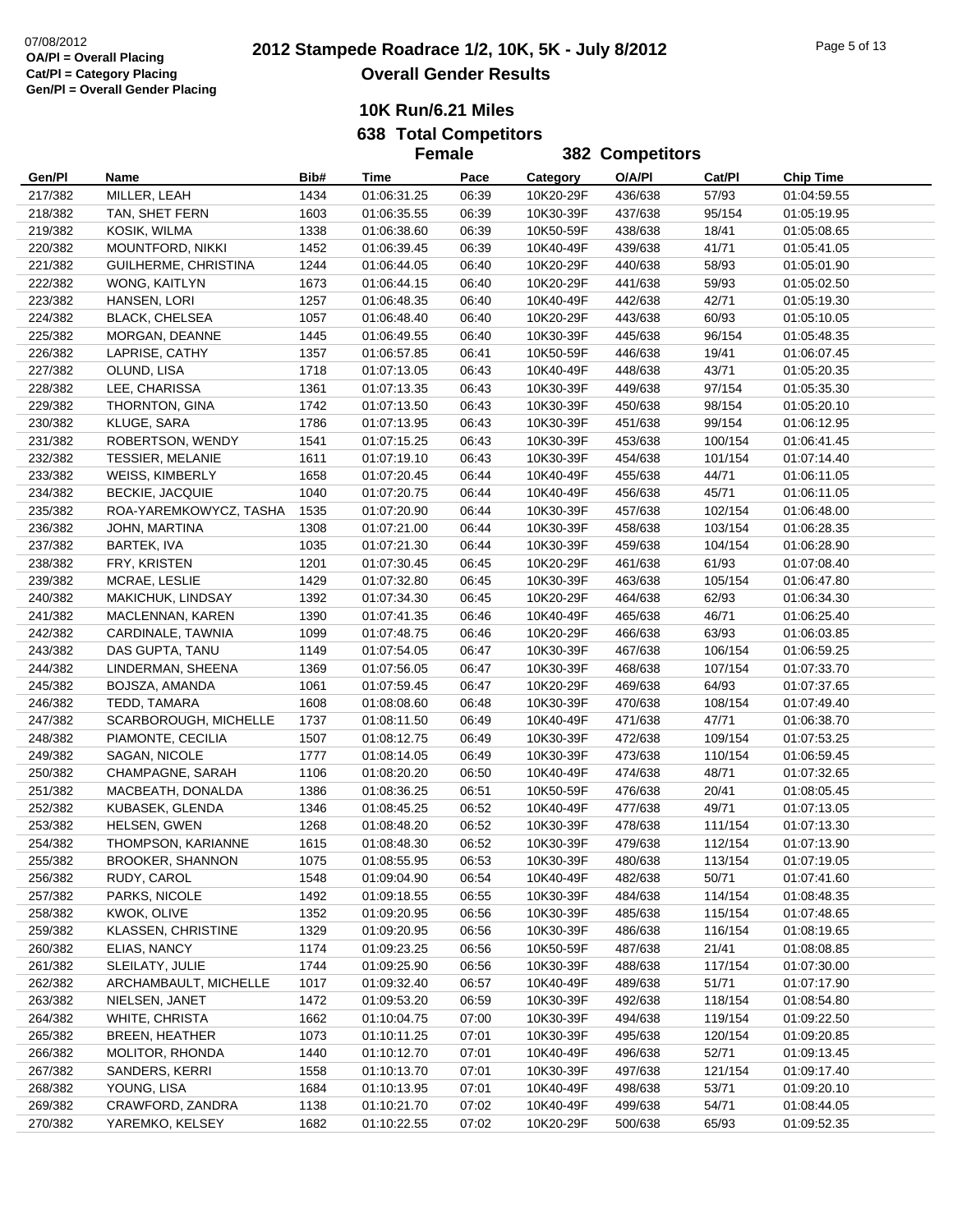|         |                            |      | <b>Female</b> |       | 382 Competitors |         |         |                  |
|---------|----------------------------|------|---------------|-------|-----------------|---------|---------|------------------|
| Gen/Pl  | Name                       | Bib# | Time          | Pace  | Category        | O/A/PI  | Cat/Pl  | <b>Chip Time</b> |
| 271/382 | VALTINS, KAYLA             | 1631 | 01:10:23.95   | 07:02 | 10K20-29F       | 501/638 | 66/93   | 01:09:11.90      |
| 272/382 | VOISIN, REBEKAH            | 1640 | 01:10:26.00   | 07:02 | 10K20-29F       | 502/638 | 67/93   | 01:08:27.30      |
| 273/382 | NEWMAN, CANDACE            | 1466 | 01:10:27.45   | 07:02 | 10K30-39F       | 503/638 | 122/154 | 01:09:39.45      |
| 274/382 | BRAUNBERGER, DANA          | 1753 | 01:10:27.60   | 07:02 | 10K30-39F       | 504/638 | 123/154 | 01:09:40.45      |
| 275/382 | LEIVA, ERINA               | 1364 | 01:10:33.45   | 07:03 | 10K30-39F       | 506/638 | 124/154 | 01:08:56.65      |
| 276/382 | DESROCHERS, JANE           | 1159 | 01:10:34.85   | 07:03 | 10K30-39F       | 507/638 | 125/154 | 01:08:28.45      |
| 277/382 | <b>GREGSON, KATIE</b>      | 1788 | 01:10:40.20   | 07:04 | 10K20-29F       | 508/638 | 68/93   | 01:09:58.70      |
| 278/382 | LYNN, KARIN                | 1722 | 01:10:40.50   | 07:04 | 10K50-59F       | 509/638 | 22/41   | 01:09:57.65      |
| 279/382 | ROBERTS, SHIRLEY           | 1723 | 01:10:52.20   | 07:05 | 10K50-59F       | 513/638 | 23/41   | 01:08:45.50      |
| 280/382 | <b>HICKS, MEGHANNE</b>     | 1276 | 01:10:52.50   | 07:05 | 10K20-29F       | 515/638 | 69/93   | 01:09:43.05      |
| 281/382 | WONG, WENDY                | 1677 | 01:11:16.70   | 07:07 | 10K40-49F       | 518/638 | 55/71   | 01:11:13.30      |
| 282/382 | CHANG, AGNES               | 1110 | 01:11:18.90   | 07:07 | 10K30-39F       | 519/638 | 126/154 | 01:09:46.30      |
| 283/382 | SARGIOUS, MONICA           | 1559 | 01:11:38.75   | 07:09 | 10K40-49F       | 521/638 | 56/71   | 01:09:57.75      |
| 284/382 | LEE, ERIN                  | 1363 | 01:11:42.30   | 07:10 | 10K30-39F       | 523/638 | 127/154 | 01:10:59.10      |
| 286/382 | <b>KRENZ, DARLENE</b>      | 1340 | 01:11:49.05   | 07:10 | 10K50-59F       | 525/638 | 24/41   | 01:10:35.55      |
| 285/382 | KEARNEY, HAYLEY            | 1315 | 01:11:49.05   | 07:10 | 10K20-29F       | 524/638 | 70/93   | 01:10:24.75      |
| 287/382 | RAUW, CAYLEY               | 1701 | 01:11:52.50   | 07:11 | 10K20-29F       | 527/638 | 71/93   | 01:10:43.05      |
| 288/382 | BLAESER, COURTNEY          | 1059 | 01:11:56.70   | 07:11 | 10K20-29F       | 528/638 | 72/93   | 01:10:06.35      |
| 289/382 | RENAUD, JULIE              | 1531 | 01:12:02.05   | 07:12 | 10K20-29F       | 529/638 | 73/93   | 01:11:47.70      |
| 290/382 | RITZ, TALIA                | 1534 | 01:12:04.65   | 07:12 | 10K20-29F       | 530/638 | 74/93   | 01:10:17.05      |
| 292/382 | HENHEFFER, BRANDI          | 1270 | 01:12:07.30   | 07:12 | 10K30-39F       | 532/638 | 128/154 | 01:12:00.05      |
| 291/382 | SENGAUS, NADINE            | 1569 | 01:12:07.30   | 07:12 | 10K20-29F       | 531/638 | 75/93   | 01:11:59.75      |
| 293/382 | WARD, KATHY                | 1651 | 01:12:21.30   | 07:14 | 10K40-49F       | 533/638 | 57/71   | 01:11:05.55      |
| 294/382 | MAMMONE, KAREN             | 1395 | 01:12:28.65   | 07:14 | 10K50-59F       | 534/638 | 25/41   | 01:10:58.25      |
| 295/382 | CAMPBELL, SHERYL           | 1094 | 01:12:46.75   | 07:16 | 10K40-49F       | 536/638 | 58/71   | 01:11:47.45      |
| 296/382 | CHALMERS, CINDY            | 1104 | 01:12:50.65   | 07:17 | 10K20-29F       | 537/638 | 76/93   | 01:12:05.25      |
| 297/382 | MAYES, MARY                | 1405 | 01:12:59.80   | 07:17 | 10K50-59F       | 540/638 | 26/41   | 01:12:19.70      |
| 298/382 | ELLIOTT, JUDITH            | 1178 | 01:13:05.05   | 07:18 | 10K50-59F       | 542/638 | 27/41   | 01:12:15.40      |
| 299/382 | THIESSEN, JORLENE          | 1613 | 01:13:05.10   | 07:18 | 10K40-49F       | 543/638 | 59/71   | 01:12:15.65      |
| 300/382 | NOLKE, CHERYL              | 1475 | 01:13:06.70   | 07:18 | 10K50-59F       | 544/638 | 28/41   | 01:12:43.50      |
| 301/382 | DOUGLAS, FAY               | 1757 | 01:13:17.90   | 07:19 | 10K60-69F       | 546/638 | 2/10    | 01:12:37.85      |
| 302/382 | MURSCHELL, AMY             | 1458 | 01:13:18.75   | 07:19 | 10K20-29F       | 547/638 | 77/93   | 01:11:59.30      |
| 303/382 | MOORE, TRACIE              | 1443 | 01:13:21.05   | 07:20 | 10K20-29F       | 548/638 | 78/93   | 01:12:15.55      |
| 304/382 | NEIMAN, HEIDI              | 1464 | 01:13:22.30   | 07:20 | 10K40-49F       | 549/638 | 60/71   | 01:12:49.80      |
| 305/382 | WOLFRAME, JENNA            | 1741 | 01:13:32.15   | 07:21 | 10K20-29F       | 551/638 | 79/93   | 01:12:03.00      |
| 306/382 | FUKUCHI, CLAUDIANE         | 1203 | 01:13:35.20   | 07:21 | 10K20-29F       | 552/638 | 80/93   | 01:12:54.10      |
| 307/382 | GAGNE, SYLVIE              | 1210 | 01:13:37.15   | 07:21 | 10K30-39F       | 553/638 | 129/154 | 01:13:26.80      |
| 308/382 | WILSON, SOPHIE             | 1670 | 01:13:54.75   | 07:23 | 10K14&UF        | 556/638 | 4/7     | 01:13:43.75      |
| 310/382 | ZOBELL, SANDIE             | 1690 | 01:13:55.45   | 07:23 | 10K50-59F       | 558/638 | 30/41   | 01:12:59.80      |
| 309/382 | TURNER, GISELE             | 1627 | 01:13:55.45   | 07:23 | 10K50-59F       | 557/638 | 29/41   | 01:12:59.20      |
| 311/382 | DANARD, ADRIANA            | 1147 | 01:13:55.70   | 07:23 | 10K30-39F       | 559/638 | 130/154 | 01:12:59.45      |
| 312/382 | WALDNER, IDA               | 1644 | 01:13:59.25   | 07:23 | 10K40-49F       | 560/638 | 61/71   | 01:12:44.20      |
| 313/382 | ABUSOW, YVONNE             | 1001 | 01:14:07.25   | 07:24 | 10K30-39F       | 561/638 | 131/154 | 01:13:54.25      |
| 314/382 | ZJALIC, MEGAN              | 1688 | 01:14:30.20   | 07:27 | 10K30-39F       | 562/638 | 132/154 | 01:12:48.60      |
| 315/382 | <b>TRAIGER, ELIZABETH</b>  | 1624 | 01:14:34.30   | 07:27 | 10K30-39F       | 563/638 | 133/154 | 01:13:05.75      |
| 316/382 | FIELD, SHERYL              | 1188 | 01:14:38.45   | 07:27 | 10K40-49F       | 564/638 | 62/71   | 01:13:08.65      |
| 317/382 | KEITH, DOREEN              | 1320 | 01:14:39.05   | 07:27 | 10K60-69F       | 565/638 | 3/10    | 01:13:09.20      |
| 318/382 | LANGFORD, CONNIE           | 1355 | 01:14:58.85   | 07:29 | 10K20-29F       | 566/638 | 81/93   | 01:14:22.85      |
| 319/382 | RAUGUST, SHAUNA            | 1524 | 01:14:59.05   | 07:29 | 10K30-39F       | 567/638 | 134/154 | 01:14:22.85      |
| 320/382 | WALLACE, JAMIE             | 1771 | 01:15:16.45   | 07:31 | 10K20-29F       | 569/638 | 82/93   | 01:14:07.15      |
| 321/382 | <b>IRONSIDE, CHARMAINE</b> | 1299 | 01:15:32.05   | 07:33 | 10K20-29F       | 570/638 | 83/93   | 01:13:54.20      |
| 322/382 | BARTLETT, SHAYLEIGH        | 1036 | 01:15:40.15   | 07:34 | 10K20-29F       | 571/638 | 84/93   | 01:14:57.65      |
| 323/382 | HELMUTH, HAZEL             | 1267 | 01:15:48.85   | 07:34 | 10K20-29F       | 572/638 | 85/93   | 01:14:48.15      |
| 324/382 | DOBIASOVA, DANUSE          | 1162 | 01:15:53.20   | 07:35 | 10K30-39F       | 573/638 | 135/154 | 01:15:50.20      |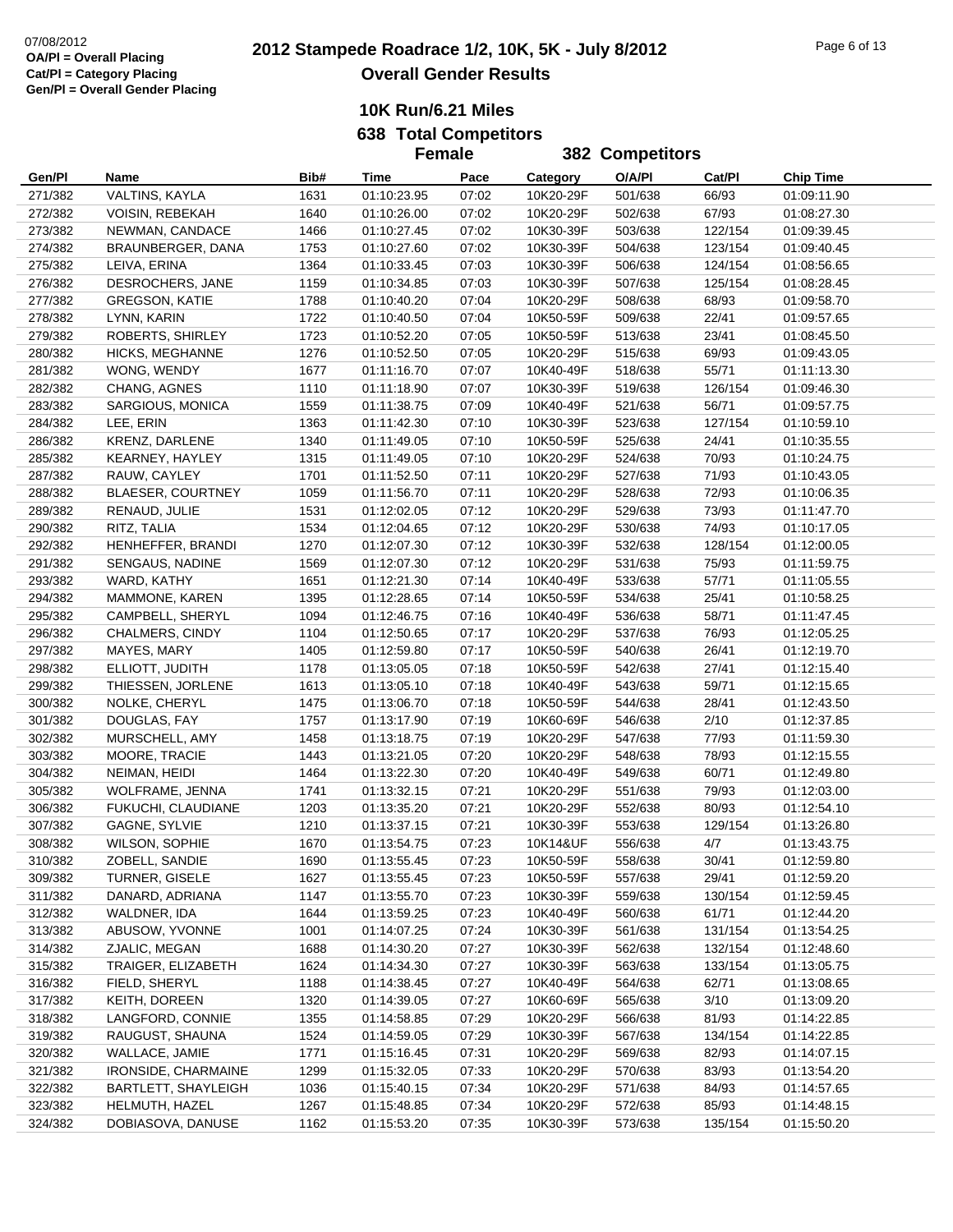|         |                           |      | <b>Female</b>              |       |           | <b>382 Competitors</b> |         |                  |
|---------|---------------------------|------|----------------------------|-------|-----------|------------------------|---------|------------------|
| Gen/Pl  | Name                      | Bib# | Time                       | Pace  | Category  | O/A/PI                 | Cat/Pl  | <b>Chip Time</b> |
| 325/382 | TIMLICK, CATHLEEN         | 1706 | 01:16:07.10                | 07:36 | 10K20-29F | 574/638                | 86/93   | 01:14:14.80      |
| 326/382 | TIMLICK, COLEEN           | 1758 | 01:16:07.75                | 07:36 | 10K50-59F | 575/638                | 31/41   | 01:14:16.65      |
| 327/382 | MILSON, CAROLINE          | 1436 | 01:16:25.55                | 07:38 | 10K50-59F | 576/638                | 32/41   | 01:16:13.05      |
| 328/382 | CARPENTER, MELANIE        | 1101 | 01:16:27.40                | 07:38 | 10K30-39F | 577/638                | 136/154 | 01:15:06.75      |
| 329/382 | MOLINA, ANN               | 1439 | 01:16:27.45                | 07:38 | 10K30-39F | 578/638                | 137/154 | 01:15:05.85      |
| 330/382 | MCINNIS, TEYA             | 1732 | 01:16:41.55                | 07:40 | 10K15-19F | 580/638                | 6/6     | 01:15:38.75      |
| 331/382 | MCINNIS, MORIA            | 1733 | 01:16:41.75                | 07:40 | 10K14&UF  | 581/638                | 5/7     | 01:15:38.70      |
| 332/382 | MCINNIS, JAMIE            | 1731 | 01:16:42.15                | 07:40 | 10K40-49F | 582/638                | 63/71   | 01:15:38.75      |
| 333/382 | ADAMS, FATIN              | 1002 | 01:16:45.95                | 07:40 | 10K50-59F | 583/638                | 33/41   | 01:15:42.40      |
| 334/382 | TOEWS, JANICE             | 1619 | 01:17:25.70                | 07:44 | 10K30-39F | 584/638                | 138/154 | 01:17:08.70      |
| 335/382 | QUINN, MADELEINE          | 1519 | 01:18:10.05                | 07:49 | 10K14&UF  | 586/638                | 6/7     | 01:17:22.65      |
| 336/382 | NISHIKAWA, JACQUELINE     | 1474 | 01:18:12.25                | 07:49 | 10K40-49F | 587/638                | 64/71   | 01:16:46.65      |
| 337/382 | ALTENHOF, KELLIE          | 1009 | 01:18:15.40                | 07:49 | 10K20-29F | 588/638                | 87/93   | 01:17:09.05      |
| 338/382 | LOBB, KIRSTEN             | 1374 | 01:18:26.45                | 07:50 | 10K30-39F | 589/638                | 139/154 | 01:17:09.35      |
| 339/382 | LOBB, TAYLOR              | 1375 | 01:18:26.70                | 07:50 | 10K14&UF  | 590/638                | 7/7     | 01:17:09.80      |
| 340/382 | MCCULLOCH, ASHLEY         | 1408 | 01:18:28.80                | 07:50 | 10K20-29F | 591/638                | 88/93   | 01:17:23.20      |
| 341/382 | HISTON, KARIN             | 1280 | 01:18:42.20                | 07:52 | 10K30-39F | 592/638                | 140/154 | 01:17:13.40      |
| 342/382 | POUPART, HILDA            | 1512 | 01:18:42.45                | 07:52 | 10K40-49F | 593/638                | 65/71   | 01:17:14.35      |
| 343/382 | ANGLE, SANDY              | 1015 |                            | 07:53 | 10K50-59F | 594/638                | 34/41   |                  |
| 344/382 |                           | 1108 | 01:18:56.10<br>01:19:05.30 | 07:54 | 10K30-39F |                        | 141/154 | 01:16:45.80      |
|         | CHAN, JESSICA             |      |                            |       |           | 595/638                |         | 01:17:19.40      |
| 345/382 | HUGHES, SARAH             | 1291 | 01:19:47.70                | 07:58 | 10K30-39F | 596/638                | 142/154 | 01:18:06.85      |
| 346/382 | <b>BEGIN, CAROLINE</b>    | 1042 | 01:19:52.95                | 07:59 | 10K30-39F | 597/638                | 143/154 | 01:18:20.85      |
| 347/382 | SWANSON, SHARLA           | 1600 | 01:19:53.25                | 07:59 | 10K30-39F | 598/638                | 144/154 | 01:18:22.05      |
| 348/382 | KORT, HEATHER             | 1337 | 01:20:39.50                | 08:03 | 10K60-69F | 599/638                | 4/10    | 01:19:43.85      |
| 349/382 | CAMPBELL, THOMASIN        | 1095 | 01:20:55.80                | 08:05 | 10K40-49F | 600/638                | 66/71   | 01:18:50.90      |
| 350/382 | FESKO, LAUREN             | 1187 | 01:21:03.35                | 08:06 | 10K20-29F | 601/638                | 89/93   | 01:19:07.75      |
| 351/382 | HENDERSON, EDITH          | 1269 | 01:22:03.25                | 08:12 | 10K50-59F | 602/638                | 35/41   | 01:20:52.35      |
| 352/382 | <b>ERICKSON, KARILYNN</b> | 1180 | 01:22:10.65                | 08:13 | 10K30-39F | 603/638                | 145/154 | 01:21:09.40      |
| 353/382 | KAMGAING, CHRISTELLE      | 1311 | 01:22:27.35                | 08:14 | 10K20-29F | 604/638                | 90/93   | 01:12:40.35      |
| 354/382 | HEBERT, LYNDSAY           | 1743 | 01:22:41.85                | 08:16 | 10K30-39F | 605/638                | 146/154 | 01:20:46.35      |
| 355/382 | <b>HRYCOY, KRISTEN</b>    | 1765 | 01:22:52.70                | 08:17 | 10K40-49F | 607/638                | 67/71   | 01:21:05.30      |
| 356/382 | MYZIUK, APRIL             | 1461 | 01:23:45.25                | 08:22 | 10K20-29F | 609/638                | 91/93   | 01:22:04.25      |
| 357/382 | ANDERSON, TANIS           | 1013 | 01:23:45.25                | 08:22 | 10K20-29F | 610/638                | 92/93   | 01:22:04.95      |
| 359/382 | CORBETT, SUE              | 1131 | 01:24:48.15                | 08:28 | 10K60-69F | 612/638                | 5/10    | 01:24:20.45      |
| 358/382 | <b>WHITAKER, CINDY</b>    | 1661 | 01:24:48.15                | 08:28 | 10K30-39F | 611/638                | 147/154 | 01:22:57.50      |
| 360/382 | HANTZSCH, DARIA           | 1258 | 01:26:27.70                | 08:38 | 10K20-29F | 613/638                | 93/93   | 01:24:54.55      |
| 361/382 | HANSEN, CAROL             | 1256 | 01:28:00.50                | 08:48 | 10K40-49F | 615/638                | 68/71   | 01:26:12.10      |
| 362/382 | THOMAS, JILL              | 1614 | 01:32:07.35                | 09:12 | 10K30-39F | 616/638                | 148/154 | 01:30:35.20      |
| 363/382 | YOUNG, LILLY              | 1752 | 01:32:07.55                | 09:12 | 10K50-59F | 617/638                | 36/41   | 01:29:57.85      |
| 364/382 | LOUDON, EUNICE            | 1380 | 01:32:14.70                | 09:13 | 10K50-59F | 618/638                | 37/41   | 01:30:26.75      |
| 365/382 | CAPPIE, SU                | 1098 | 01:34:33.20                | 09:27 | 10K50-59F | 620/638                | 38/41   | 01:33:12.10      |
| 366/382 | DARLING, JANICE           | 1148 | 01:34:33.30                | 09:27 | 10K60-69F | 621/638                | 6/10    | 01:33:12.00      |
| 367/382 | OPINKO, BARB              | 1483 | 01:34:33.50                | 09:27 | 10K60-69F | 622/638                | 7/10    | 01:33:11.30      |
| 368/382 | GONZALES, SONIA           | 1229 | 01:36:29.15                | 09:38 | 10K30-39F | 623/638                | 149/154 | 01:35:28.15      |
| 369/382 | GALLAGHER, MARY           | 1213 | 01:37:02.55                | 09:42 | 10K50-59F | 624/638                | 39/41   | 01:35:40.30      |
| 370/382 | LODDENGAARD, JUDITH       | 1377 | 01:37:07.15                | 09:42 | 10K60-69F | 625/638                | 8/10    | 01:35:47.05      |
| 371/382 | MANWARREN, LINDA          | 1397 | 01:37:11.30                | 09:43 | 10K60-69F | 626/638                | 9/10    | 01:35:51.25      |
| 372/382 | CAIRNS, ALLISON           | 1090 | 01:37:44.60                | 09:46 | 10K30-39F | 628/638                | 150/154 | 01:36:25.20      |
| 373/382 | <b>GRANT, BETH</b>        | 1235 | 01:37:49.65                | 09:46 | 10K50-59F | 629/638                | 40/41   | 01:36:31.35      |
| 375/382 | STEINLEY, JOANNE          | 1592 | 01:39:27.05                | 09:56 | 10K60-69F | 631/638                | 10/10   | 01:38:04.65      |
| 374/382 | WALLACE, CATHERINE        | 1646 | 01:39:27.05                | 09:56 | 10K50-59F | 630/638                | 41/41   | 01:38:03.85      |
| 376/382 | MCINNIS, ANN MARIE        | 1726 | 01:39:59.60                | 09:59 | 10K40-49F | 632/638                | 69/71   | 01:37:58.80      |
| 377/382 | <b>TAYLOR, LAURIE</b>     | 1730 | 01:39:59.80                | 09:59 | 10K30-39F | 633/638                | 151/154 | 01:37:58.90      |
| 378/382 | HERRMANN, CHRISTY         | 1274 | 01:40:45.65                | 10:04 | 10K30-39F | 634/638                | 152/154 | 01:38:41.45      |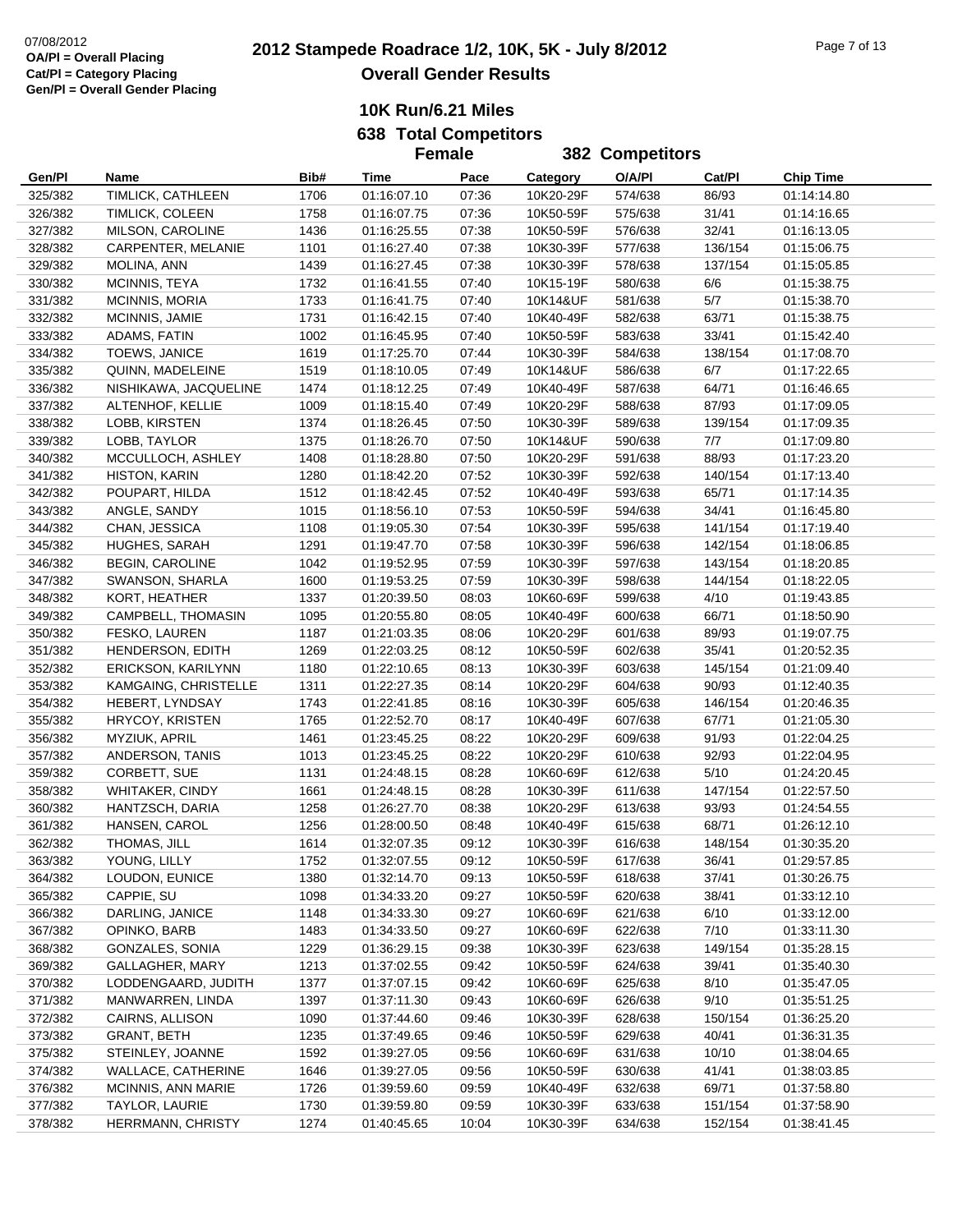|         |                         |      | Female      |       | <b>382 Competitors</b> |         |         |                  |  |
|---------|-------------------------|------|-------------|-------|------------------------|---------|---------|------------------|--|
| Gen/Pl  | <b>Name</b>             | Bib# | Time        | Pace  | Category               | O/A/PI  | Cat/Pl  | <b>Chip Time</b> |  |
| 379/382 | PLOUFFE, VICTORIA       | 1724 | 01:40:45.85 | 10:04 | 10K30-39F              | 635/638 | 153/154 | 01:38:40.75      |  |
| 380/382 | SHADE, LOUISE           | 1571 | 01:49:02.80 | 10:54 | 10K40-49F              | 636/638 | 70/71   | 01:47:12.90      |  |
| 381/382 | <b>CORMIER, MONIQUE</b> | 1132 | 01:49:03.85 | 10:54 | 10K40-49F              | 637/638 | 71/71   | 01:47:14.65      |  |
| 382/382 | FINGLER, ERIN           | 1192 | 01:49:04.25 | 10:54 | 10K30-39F              | 638/638 | 154/154 | 01:47:14.60      |  |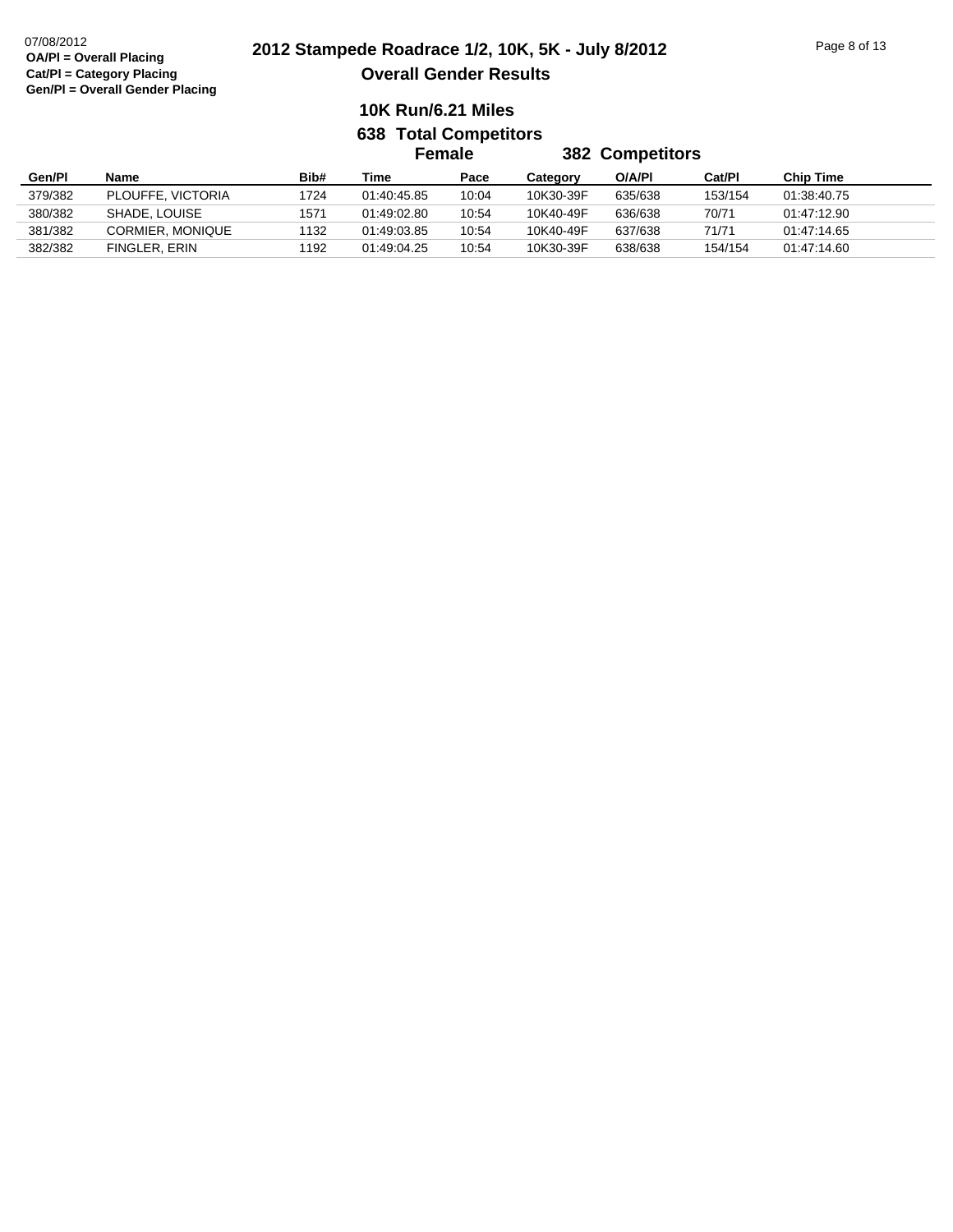**Male**

|                  |                         |      | <b>Male</b>                |       | 256 Competitors |        |        |                            |
|------------------|-------------------------|------|----------------------------|-------|-----------------|--------|--------|----------------------------|
| Gen/Pl           | Name                    | Bib# | Time                       | Pace  | Category        | O/A/PI | Cat/Pl | <b>Chip Time</b>           |
| 1/256            | JENSEN, SCOTT           | 1305 | 00:34:26.10                | 03:26 | 10K30-39M       | 1/638  | 1/80   | 00:34:25.80                |
| 2/256            | RUSSELL, RYAN           | 1740 | 00:34:41.55                | 03:28 | 10K20-29M       | 2/638  | 1/47   | 00:34:41.20                |
| 3/256            | COLLIE, MARC            | 1126 | 00:34:50.15                | 03:29 | 10K40-49M       | 3/638  | 1/57   | 00:34:49.35                |
| 4/256            | TWA, RYAN               | 1629 | 00:35:12.15                | 03:31 | 10K30-39M       | 4/638  | 2/80   | 00:35:08.45                |
| 5/256            | DRAUDE, JODY            | 1780 | 00:35:17.95                | 03:31 | 10K40-49M       | 5/638  | 2/57   | 00:35:17.20                |
| 6/256            | HOFBAUER, TREVOR        | 1281 | 00:35:20.60                | 03:32 | 10K20-29M       | 6/638  | 2/47   | 00:35:18.10                |
| 7/256            | SWANSON, AARON          | 1759 | 00:35:30.85                | 03:33 | 10K30-39M       | 7/638  | 3/80   | 00:35:29.60                |
| 8/256            | PULLEN, NOEL            | 1516 | 00:37:01.50                | 03:42 | 10K30-39M       | 8/638  | 4/80   | 00:37:00.85                |
| 9/256            | ASNAM, EL MOSTAFA       | 1022 | 00:37:57.25                | 03:47 | 10K40-49M       | 9/638  | 3/57   | 00:37:56.65                |
| 10/256           | <b>BRADFORD, KEITH</b>  | 1069 | 00:39:02.05                | 03:54 | 10K30-39M       | 12/638 | 5/80   | 00:38:59.65                |
| 11/256           | MACEACHERN, PAUL        | 1745 | 00:39:31.55                | 03:57 | 10K30-39M       | 13/638 | 6/80   | 00:39:24.75                |
| 12/256           | COOKE, IAN              | 1129 | 00:39:34.45                | 03:57 | 10K30-39M       | 14/638 | 7/80   | 00:37:20.55                |
| 13/256           | LUKINUK, BRENDT         | 1383 | 00:39:45.95                | 03:58 | 10K30-39M       | 15/638 | 8/80   | 00:39:42.75                |
| 14/256           | VAN DER LEE, SEAN       | 1707 | 00:40:48.50                | 04:04 | 10K20-29M       | 17/638 | 3/47   | 00:40:30.40                |
| 15/256           | <b>WILSON, COREY</b>    | 1668 | 00:40:54.65                | 04:05 | 10K40-49M       | 18/638 | 4/57   | 00:40:51.75                |
| 16/256           | INHABER, JOSH           | 1298 | 00:41:06.95                | 04:06 | 10K20-29M       | 19/638 | 4/47   | 00:41:04.95                |
| 17/256           | SPANOS, GEORGE          | 1735 | 00:41:17.10                | 04:07 | 10K40-49M       | 21/638 | $5/57$ | 00:41:09.80                |
| 18/256           | BARNETT, RYAN           | 1033 | 00:41:33.95                | 04:09 | 10K20-29M       | 22/638 | 5/47   | 00:41:26.15                |
|                  | KEELING, JOEL           | 1318 |                            | 04:09 | 10K15-19M       | 23/638 | 1/6    |                            |
| 19/256<br>20/256 | SPAKOWSKI, GEORGE       | 1766 | 00:41:38.75<br>00:41:52.45 | 04:11 | 10K40-49M       | 24/638 | 6/57   | 00:40:18.10<br>00:41:50.05 |
| 21/256           | FORMAN, SIMON           | 1198 | 00:42:15.90                | 04:13 | 10K40-49M       | 25/638 | 7/57   |                            |
| 22/256           | <b>BRANAGAN, STUART</b> | 1071 | 00:42:29.00                | 04:14 | 10K30-39M       | 26/638 | 9/80   | 00:41:03.10<br>00:42:15.95 |
|                  |                         |      |                            |       |                 |        |        |                            |
| 23/256           | <b>COLEMAN, MARK</b>    | 1124 | 00:42:32.55                | 04:15 | 10K30-39M       | 27/638 | 10/80  | 00:42:26.35                |
| 24/256           | WYLLIE, DOUG            | 1680 | 00:42:37.15                | 04:15 | 10K50-59M       | 28/638 | 1/43   | 00:42:29.85                |
| 25/256           | SKEA, KEN               | 1577 | 00:43:06.45                | 04:18 | 10K50-59M       | 29/638 | 2/43   | 00:43:06.45                |
| 26/256           | LEWIS, GWYN             | 1368 | 00:43:21.30                | 04:20 | 10K20-29M       | 31/638 | 6/47   | 00:43:11.40                |
| 27/256           | WIENS, KEVIN            | 1666 | 00:43:22.60                | 04:20 | 10K40-49M       | 32/638 | 8/57   | 00:43:07.70                |
| 28/256           | FISHER, MICHAEL         | 1194 | 00:43:25.85                | 04:20 | 10K30-39M       | 33/638 | 11/80  | 00:43:19.40                |
| 29/256           | BENZ, WAYNE             | 1054 | 00:43:26.00                | 04:20 | 10K50-59M       | 34/638 | 3/43   | 00:43:19.60                |
| 30/256           | BESSO, JAMIE            | 1055 | 00:43:29.00                | 04:20 | 10K30-39M       | 35/638 | 12/80  | 00:43:25.10                |
| 31/256           | LEE, MORLEY             | 1762 | 00:43:39.20                | 04:21 | 10K40-49M       | 36/638 | 9/57   | 00:43:31.10                |
| 32/256           | DAVIS, BYRON            | 1151 | 00:43:40.50                | 04:22 | 10K40-49M       | 37/638 | 10/57  | 00:43:00.95                |
| 33/256           | FUNK, ADAM              | 1206 | 00:43:52.20                | 04:23 | 10K20-29M       | 38/638 | 7/47   | 00:43:23.95                |
| 34/256           | MCDONELL, BERNARD       | 1410 | 00:43:55.95                | 04:23 | 10K20-29M       | 39/638 | 8/47   | 00:43:30.95                |
| 35/256           | MCKAY, JON              | 1417 | 00:43:59.50                | 04:23 | 10K30-39M       | 40/638 | 13/80  | 00:43:53.70                |
| 36/256           | <b>WORTLEY, MILES</b>   | 1679 | 00:43:59.50                | 04:23 | 10K40-49M       | 41/638 | 11/57  | 00:43:56.40                |
| 37/256           | BROVKIN, ALEXANDER      | 1714 | 00:44:07.60                | 04:24 | 10K40-49M       | 42/638 | 12/57  | 00:43:48.85                |
| 38/256           | WISENER, TOM            | 1672 | 00:44:08.40                | 04:24 | 10K50-59M       | 44/638 | 4/43   | 00:44:04.30                |
| 39/256           | FLEISHMAN, RYAN         | 1195 | 00:44:35.65                | 04:27 | 10K40-49M       | 45/638 | 13/57  | 00:44:30.10                |
| 40/256           | HEBERT, JEREMY          | 1264 | 00:44:46.40                | 04:28 | 10K30-39M       | 46/638 | 14/80  | 00:44:03.55                |
| 41/256           | KLASSEN, SHANE          | 1330 | 00:44:49.00                | 04:28 | 10K30-39M       | 47/638 | 15/80  | 00:44:18.30                |
| 42/256           | <b>GROMACK, STEVE</b>   | 1243 | 00:44:58.20                | 04:29 | 10K40-49M       | 48/638 | 14/57  | 00:44:36.95                |
| 43/256           | <b>GARCIA, AGUSTIN</b>  | 1217 | 00:45:04.90                | 04:30 | 10K40-49M       | 49/638 | 15/57  | 00:44:55.25                |
| 44/256           | YOUNGBERG, LOGAN        | 2306 | 00:45:24.85                | 04:32 | 10K14&UM        | 50/638 | 1/5    | 00:45:18.70                |
| 45/256           | <b>KREMER, KEVIN</b>    | 1339 | 00:45:33.55                | 04:33 | 10K20-29M       | 52/638 | 9/47   | 00:45:03.60                |
| 46/256           | ANCELIN, RYAN           | 1756 | 00:45:34.45                | 04:33 | 10K30-39M       | 53/638 | 16/80  | 00:45:03.25                |
| 47/256           | STEWART, DARREN         | 580  | 00:45:36.30                | 04:33 | 10K30-39M       | 54/638 | 17/80  | 00:45:26.20                |
| 48/256           | HOTCHKISS, JEFFREY      | 1288 | 00:45:56.80                | 04:35 | 10K50-59M       | 58/638 | 5/43   | 00:45:55.25                |
| 49/256           | HEWITT, KEVIN           | 1729 | 00:46:01.85                | 04:36 | 10K60-69M       | 59/638 | 1/15   | 00:45:44.85                |
| 50/256           | MCLEAN, MATTHEW         | 1422 | 00:46:09.70                | 04:36 | 10K20-29M       | 61/638 | 10/47  | 00:45:41.85                |
| 51/256           | <b>CLARKSON, BOB</b>    | 1123 | 00:46:10.95                | 04:37 | 10K50-59M       | 62/638 | 6/43   | 00:45:39.75                |
| 52/256           | <b>VLASOV, ANATOLY</b>  | 1639 | 00:46:12.25                | 04:37 | 10K30-39M       | 63/638 | 18/80  | 00:46:06.15                |
| 53/256           | MAWHINNEY, TOM          | 1403 | 00:46:23.60                | 04:38 | 10K40-49M       | 65/638 | 16/57  | 00:46:20.00                |
| 54/256           | REID, DANIEL            | 1761 | 00:46:48.20                | 04:40 | 10K50-59M       | 68/638 | 7/43   | 00:46:23.45                |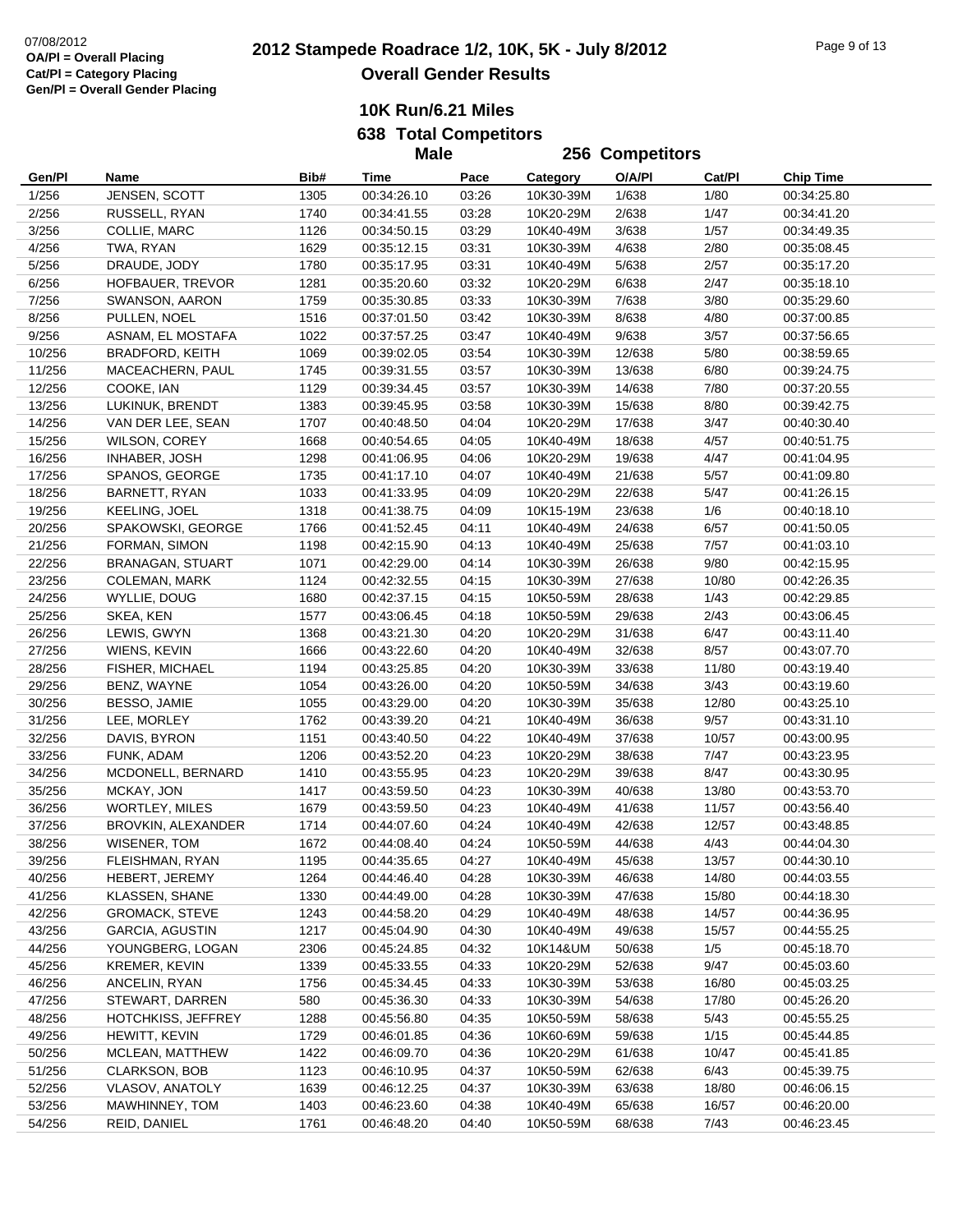**638 Total Competitors**

|         |                         |      | <b>Male</b> |       |           | 256 Competitors |        |                  |
|---------|-------------------------|------|-------------|-------|-----------|-----------------|--------|------------------|
| Gen/Pl  | Name                    | Bib# | Time        | Pace  | Category  | O/A/PI          | Cat/Pl | <b>Chip Time</b> |
| 55/256  | DONG, MANSON            | 1164 | 00:47:36.85 | 04:45 | 10K30-39M | 73/638          | 19/80  | 00:47:03.15      |
| 56/256  | FINCH, ADAM             | 1190 | 00:47:43.65 | 04:46 | 10K20-29M | 75/638          | 11/47  | 00:47:30.95      |
| 57/256  | CHARRETT, CHRISTOPHER   | 1111 | 00:47:47.50 | 04:46 | 10K30-39M | 76/638          | 20/80  | 00:47:09.20      |
| 58/256  | OUIMET, ROBERT          | 1485 | 00:47:50.15 | 04:47 | 10K40-49M | 77/638          | 17/57  | 00:47:48.45      |
| 59/256  | WONG, TED               | 1676 | 00:47:52.25 | 04:47 | 10K50-59M | 78/638          | 8/43   | 00:47:22.90      |
| 60/256  | LEE, DON                | 1362 | 00:47:59.20 | 04:47 | 10K50-59M | 79/638          | 9/43   | 00:47:45.80      |
| 61/256  | PHILIP, PHILSON         | 1506 | 00:47:59.55 | 04:47 | 10K20-29M | 80/638          | 12/47  | 00:47:20.55      |
| 62/256  | WARREN, ROB             | 1654 | 00:48:05.20 | 04:48 | 10K40-49M | 82/638          | 18/57  | 00:47:35.55      |
| 63/256  | CONEYBEARE, STEVE       | 1127 | 00:48:09.95 | 04:49 | 10K50-59M | 83/638          | 10/43  | 00:47:52.15      |
| 64/256  | GOSSELIN, JEREMY        | 1232 | 00:48:11.80 | 04:49 | 10K20-29M | 84/638          | 13/47  | 00:48:04.25      |
| 65/256  | SPITZNAGEL, MICHAEL     | 1588 | 00:48:15.80 | 04:49 | 10K20-29M | 86/638          | 14/47  | 00:47:06.00      |
| 66/256  | OSMOND, GREGORY         | 1484 | 00:48:25.90 | 04:50 | 10K30-39M | 87/638          | 21/80  | 00:47:47.60      |
| 67/256  | STEVENS, TOM            | 1593 | 00:48:28.85 | 04:50 | 10K40-49M | 88/638          | 19/57  | 00:48:18.90      |
| 68/256  | DALEBOZIK, NICHOLAS     | 1144 | 00:48:28.95 | 04:50 | 10K30-39M | 89/638          | 22/80  | 00:48:03.90      |
| 69/256  | JOHNSON, DEAN           | 1153 | 00:48:33.90 | 04:51 | 10K40-49M | 91/638          | 20/57  | 00:48:17.40      |
| 70/256  | RAMSEY, JASON           | 1522 | 00:48:42.65 | 04:52 | 10K40-49M | 92/638          | 21/57  | 00:48:28.65      |
| 71/256  | <b>BUNTING, AARON</b>   | 1085 | 00:48:45.35 | 04:52 | 10K30-39M | 94/638          | 23/80  | 00:48:24.95      |
| 72/256  | TOMEI, LUCAS            | 1620 | 00:48:58.95 | 04:53 | 10K30-39M | 96/638          | 24/80  | 00:48:38.80      |
| 73/256  | MCGHEE, SCOTT           | 1416 | 00:49:04.65 | 04:54 | 10K30-39M | 97/638          | 25/80  | 00:48:34.70      |
| 74/256  | GREY, GABRIEL           | 1242 | 00:49:05.05 | 04:54 | 10K30-39M | 98/638          | 26/80  | 00:48:57.15      |
| 75/256  | METHOT, ALEX            | 1776 | 00:49:23.05 | 04:56 | 10K30-39M | 101/638         | 27/80  | 00:49:07.10      |
| 76/256  | RUSSELL, DOUGLAS        | 1712 | 00:49:23.80 | 04:56 | 10K30-39M | 102/638         | 28/80  | 00:48:50.00      |
| 77/256  | JOHNSON, GREG           | 1239 | 00:49:25.90 | 04:56 | 10K40-49M | 103/638         | 22/57  | 00:49:10.50      |
| 78/256  | PYE, ERIC               | 1767 | 00:49:27.45 | 04:56 | 10K40-49M | 104/638         | 23/57  | 00:49:10.95      |
| 79/256  | HILL, KEN               | 1278 | 00:49:29.35 | 04:56 | 10K60-69M | 105/638         | 2/15   | 00:49:21.75      |
| 80/256  | BOWEN, VAUGHAN          | 1068 | 00:49:33.15 | 04:57 | 10K60-69M | 106/638         | $3/15$ | 00:49:21.45      |
| 81/256  | DEVEAU, DUSTIN          | 1172 | 00:49:35.00 | 04:57 | 10K20-29M | 107/638         | 15/47  | 00:48:31.85      |
| 82/256  | JENKINS, KENT           | 1304 | 00:49:39.25 | 04:57 | 10K30-39M | 108/638         | 29/80  | 00:48:49.45      |
| 83/256  | <b>GARCIA, DENNIS</b>   | 1218 | 00:49:43.25 | 04:58 | 10K30-39M | 110/638         | 30/80  | 00:47:45.25      |
| 84/256  | WARD, GLENN             | 1650 | 00:49:44.25 | 04:58 | 10K40-49M | 111/638         | 24/57  | 00:49:38.30      |
| 85/256  | LINDSAY, WARREN         | 1371 | 00:50:04.50 | 05:00 | 10K40-49M | 113/638         | 25/57  | 00:49:59.00      |
| 86/256  | JOHNSON, ROB            | 1536 | 00:50:06.15 | 05:00 | 10K30-39M | 114/638         | 31/80  | 00:49:49.30      |
| 87/256  | LANG, ROBERT            | 1354 | 00:50:10.05 | 05:01 | 10K50-59M | 116/638         | 11/43  | 00:50:00.55      |
| 88/256  | <b>BRUCE, MURRAY</b>    | 1077 | 00:50:13.50 | 05:01 | 10K40-49M | 117/638         | 26/57  | 00:49:50.60      |
| 89/256  | BUNBURY, TYLER          | 1084 | 00:50:18.80 | 05:01 | 10K30-39M | 118/638         | 32/80  | 00:50:02.70      |
| 90/256  | MCMINN, LARRY           | 1424 | 00:50:20.40 | 05:02 | 10K50-59M | 120/638         | 12/43  | 00:50:06.90      |
| 91/256  | HANN, SEAN              | 1254 | 00:50:20.70 | 05:02 | 10K40-49M | 121/638         | 27/57  | 00:49:35.10      |
| 92/256  | CAHOON, CONNOR          | 1728 | 00:50:24.05 | 05:02 | 10K14&UM  | 123/638         | 2/5    | 00:49:29.25      |
| 93/256  | CAHOON, JEFF            | 1727 | 00:50:25.15 | 05:02 | 10K40-49M | 125/638         | 28/57  | 00:49:30.65      |
| 94/256  | WYLLIE, JEREMIE         | 1681 | 00:50:48.65 | 05:04 | 10K15-19M | 127/638         | 2/6    | 00:50:10.95      |
| 95/256  | BARG, ANDREW            | 1014 | 00:50:52.05 | 05:05 | 10K30-39M | 129/638         | 33/80  | 00:49:46.85      |
| 96/256  | WIEBE, WARREN           | 1665 | 00:50:54.05 | 05:05 | 10K50-59M | 131/638         | 13/43  | 00:50:44.85      |
| 97/256  | <b>BROOKSON, TRAVIS</b> | 1053 | 00:51:02.90 | 05:06 | 10K30-39M | 133/638         | 34/80  | 00:50:18.00      |
| 98/256  | WALLACE, DAVID          | 1647 | 00:51:15.85 | 05:07 | 10K20-29M | 136/638         | 16/47  | 00:50:26.45      |
| 99/256  | HANNEMA, HANS           | 1255 | 00:51:20.85 | 05:08 | 10K40-49M | 138/638         | 29/57  | 00:51:01.80      |
| 100/256 | YOUNG, KEVIN            | 1683 | 00:51:22.55 | 05:08 | 10K30-39M | 141/638         | 35/80  | 00:50:55.35      |
| 101/256 | MCLEAN, DOUGLAS         | 1421 | 00:51:31.75 | 05:09 | 10K60-69M | 143/638         | 4/15   | 00:51:03.15      |
| 102/256 | WARD, ANDREW            | 1649 | 00:51:38.15 | 05:09 | 10K30-39M | 144/638         | 36/80  | 00:51:16.85      |
| 103/256 | FUREY, COLUM            | 1207 | 00:51:48.00 | 05:10 | 10K30-39M | 146/638         | 37/80  | 00:50:56.65      |
| 104/256 | MCFEELY, DAWSON         | 1412 | 00:51:48.05 | 05:10 | 10K14&UM  | 147/638         | $3/5$  | 00:51:34.15      |
| 105/256 | MORGAN, TYLER           | 1446 | 00:52:07.20 | 05:12 | 10K20-29M | 150/638         | 17/47  | 00:51:23.30      |
| 106/256 | ROTZINGER, TIM          | 1546 | 00:52:08.55 | 05:12 | 10K20-29M | 151/638         | 18/47  | 00:51:40.75      |
| 107/256 | SHARIF, OMEED           | 1572 | 00:52:15.95 | 05:13 | 10K30-39M | 153/638         | 38/80  | 00:51:23.35      |
| 108/256 | AGOAWIKE, LEONARD       | 1004 | 00:52:20.35 | 05:14 | 10K40-49M | 154/638         | 30/57  | 00:51:43.85      |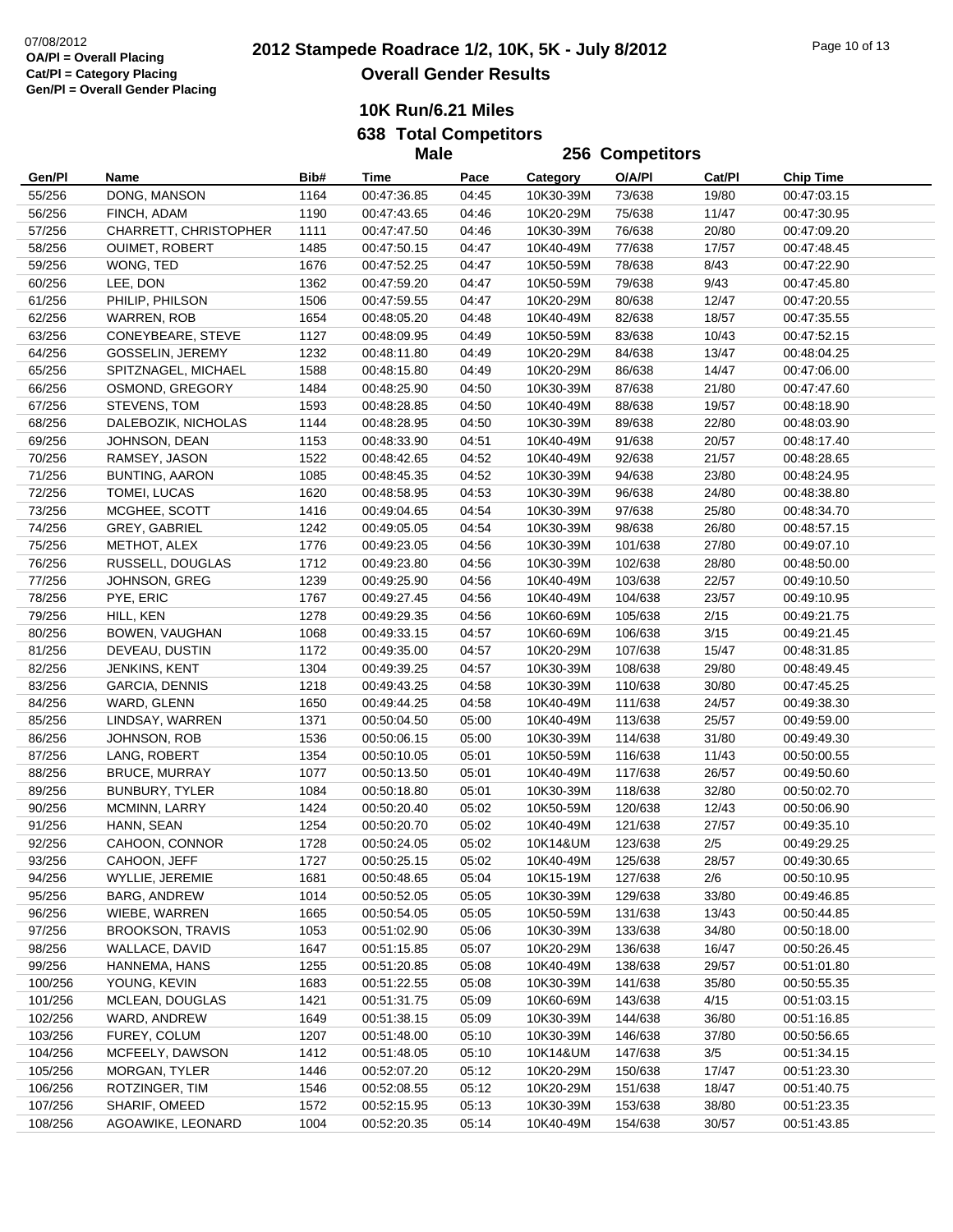**256 Competitors**

**10K Run/6.21 Miles**

**638 Total Competitors Male**

| Gen/Pl  | Name                     | Bib# | Time        | Pace  | Category  | O/A/PI  | Cat/Pl | <b>Chip Time</b> |
|---------|--------------------------|------|-------------|-------|-----------|---------|--------|------------------|
| 109/256 | BORKENHAGEN, DAVID       | 1064 | 00:52:24.25 | 05:14 | 10K20-29M | 156/638 | 19/47  | 00:50:50.15      |
| 110/256 | RUSTON, RANDY            | 1549 | 00:52:25.65 | 05:14 | 10K20-29M | 157/638 | 20/47  | 00:52:05.15      |
| 111/256 | <b>GREEN, JOHN</b>       | 1237 | 00:52:29.60 | 05:14 | 10K30-39M | 158/638 | 39/80  | 00:51:10.50      |
| 112/256 | DEWIT, MATTHEW           | 1161 | 00:52:31.25 | 05:15 | 10K20-29M | 159/638 | 21/47  | 00:52:07.50      |
| 113/256 | MCFEELY, IAN             | 1413 | 00:52:32.05 | 05:15 | 10K50-59M | 161/638 | 14/43  | 00:52:17.45      |
| 114/256 | CRAZY BOY, LEROY         | 1775 | 00:52:40.45 | 05:16 | 10K40-49M | 165/638 | 31/57  | 00:52:01.75      |
| 115/256 | DUKE, RILEY              | 1170 | 00:52:53.45 | 05:17 | 10K20-29M | 167/638 | 22/47  | 00:51:11.45      |
| 116/256 | <b>KRZYWICKI, JACEK</b>  | 1344 | 00:53:04.65 | 05:18 | 10K30-39M | 172/638 | 40/80  | 00:52:39.25      |
| 117/256 | GRADY, MATT              | 1697 | 00:53:22.85 | 05:20 | 10K30-39M | 175/638 | 41/80  | 00:52:57.65      |
| 118/256 | SCHEUERMAN, BRAD         | 1702 | 00:53:24.30 | 05:20 | 10K30-39M | 176/638 | 42/80  | 00:53:12.45      |
| 119/256 | KELL, GREG               | 1321 | 00:53:24.85 | 05:20 | 10K50-59M | 177/638 | 15/43  | 00:53:10.25      |
| 120/256 | KAWAKAMI, JUN            | 1314 | 00:53:27.85 | 05:20 | 10K30-39M | 180/638 | 43/80  | 00:53:07.15      |
| 121/256 | GAMBLE, SCOTT            | 1215 | 00:53:44.10 | 05:22 | 10K30-39M | 183/638 | 44/80  | 00:52:20.55      |
| 122/256 | POWER, TIMOTHY           | 1514 | 00:53:45.75 | 05:22 | 10K20-29M | 184/638 | 23/47  | 00:53:30.05      |
| 123/256 | <b>NORTON, NICK</b>      | 1476 | 00:53:46.45 | 05:22 | 10K40-49M | 185/638 | 32/57  | 00:53:19.85      |
| 124/256 | TIGLEY, WILL             | 1617 | 00:53:47.15 | 05:22 | 10K30-39M | 186/638 | 45/80  | 00:53:39.60      |
| 125/256 | PATTERSON, MATTHEW       | 1498 | 00:53:51.65 | 05:23 | 10K20-29M | 187/638 | 24/47  | 00:53:18.75      |
| 126/256 | HALWAS, DAVID            | 1251 | 00:53:52.00 | 05:23 | 10K50-59M | 188/638 | 16/43  | 00:51:48.80      |
| 127/256 | AU, PHILIP               | 1023 | 00:53:54.50 | 05:23 | 10K20-29M | 189/638 | 25/47  | 00:53:19.65      |
| 128/256 | SUBERLAK, ANTON Q.       | 1117 | 00:54:02.95 | 05:24 | 10K30-39M | 191/638 | 46/80  | 00:53:26.55      |
| 129/256 | DRIEDGER, KEVIN          | 1167 | 00:54:13.85 | 05:25 | 10K40-49M | 195/638 | 33/57  | 00:53:25.35      |
| 130/256 | EDWARDS, RICHARD         | 1173 | 00:54:19.60 | 05:25 | 10K40-49M | 196/638 | 34/57  | 00:54:11.45      |
| 131/256 | OVEREND, BILL            | 1486 | 00:54:36.15 | 05:27 | 10K50-59M | 204/638 | 17/43  | 00:53:32.60      |
| 132/256 | <b>BOURGET, FRANCOIS</b> | 1065 | 00:54:36.70 | 05:27 | 10K30-39M | 205/638 | 47/80  | 00:54:23.50      |
| 133/256 | <b>GRANT, CRAIG</b>      | 1135 | 00:54:37.10 | 05:27 | 10K60-69M | 207/638 | 5/15   | 00:54:09.80      |
| 134/256 | SMITH, KEVIN             | 1583 | 00:54:37.50 | 05:27 | 10K50-59M | 208/638 | 18/43  | 00:54:13.30      |
| 135/256 | TOWELL, REID             | 1623 | 00:54:41.25 | 05:28 | 10K50-59M | 212/638 | 19/43  | 00:53:52.65      |
| 136/256 | HARDER, MIKE             | 1259 | 00:54:41.90 | 05:28 | 10K30-39M | 213/638 | 48/80  | 00:53:39.85      |
| 137/256 | MACLEOD, ROB             | 1781 | 00:54:44.05 | 05:28 | 10K30-39M | 214/638 | 49/80  | 00:53:00.75      |
| 138/256 | MCGEARY, CARSON          | 1414 | 00:55:01.25 | 05:30 | 10K15-19M | 216/638 | 3/6    | 00:54:08.05      |
| 139/256 | ADAIR, COLIN             | 1393 | 00:55:13.15 | 05:31 | 10K30-39M | 218/638 | 50/80  | 00:54:08.05      |
| 140/256 | INFUSINO, SANTO          | 1297 | 00:55:13.50 | 05:31 | 10K50-59M | 219/638 | 20/43  | 00:54:21.15      |
| 141/256 | KOKOTT, RYAN             | 1334 | 00:55:30.55 | 05:33 | 10K40-49M | 222/638 | 35/57  | 00:54:06.85      |
| 142/256 | MCFEELY, PAT             | 1751 | 00:55:33.90 | 05:33 | 10K40-49M | 223/638 | 36/57  | 00:55:17.70      |
| 143/256 | OISHI, YOSHIO            | 1208 | 00:55:34.45 | 05:33 | 10K14&UM  | 224/638 | 4/5    | 00:55:25.55      |
| 144/256 | <b>GREIDANUS, DEREK</b>  | 1241 | 00:55:52.35 | 05:35 | 10K40-49M | 226/638 | 37/57  | 00:55:23.70      |
| 145/256 | VAN DER ZEE, RICHARD     | 1633 | 00:55:55.45 | 05:35 | 10K50-59M | 228/638 | 21/43  | 00:54:56.75      |
| 146/256 | HOLT, JASON              | 1283 | 00:56:01.75 | 05:36 | 10K40-49M | 231/638 | 38/57  | 00:55:21.05      |
| 147/256 | WONG, KEN                | 1324 | 00:56:13.70 | 05:37 | 10K20-29M | 233/638 | 26/47  | 00:54:47.95      |
| 148/256 | CRILLY, PAUL             | 1139 | 00:56:19.95 | 05:37 | 10K40-49M | 235/638 | 39/57  | 00:54:46.20      |
| 149/256 | GOSAL, BALJIT            | 1027 | 00:56:32.40 | 05:39 | 10K50-59M | 240/638 | 22/43  | 00:56:29.10      |
| 150/256 | MACKIE, PAT              | 1389 | 00:56:35.35 | 05:39 | 10K30-39M | 241/638 | 51/80  | 00:55:07.35      |
| 151/256 | FISHER, JOHN             | 1193 | 00:56:46.85 | 05:40 | 10K60-69M | 243/638 | 6/15   | 00:56:27.50      |
| 152/256 | SADLER, JONATHAN         | 1552 | 00:56:47.15 | 05:40 | 10K50-59M | 244/638 | 23/43  | 00:56:05.20      |
| 153/256 | DICKHOFF, PETER          | 1769 | 00:56:47.85 | 05:40 | 10K50-59M | 245/638 | 24/43  | 00:54:54.20      |
| 154/256 | PATTISON, KEVIN          | 1500 | 00:56:57.25 | 05:41 | 10K30-39M | 247/638 | 52/80  | 00:56:24.75      |
| 155/256 | POUPART, STEPHEN         | 1513 | 00:56:59.80 | 05:41 | 10K40-49M | 249/638 | 40/57  | 00:56:10.70      |
| 156/256 | WEARE, KENT              | 1755 | 00:57:01.30 | 05:42 | 10K30-39M | 250/638 | 53/80  | 00:56:37.70      |
| 157/256 | PAHL, CAM                | 1489 | 00:57:03.50 | 05:42 | 10K30-39M | 251/638 | 54/80  | 00:56:01.10      |
| 158/256 | MCCLELLAN, SHAYNE        | 1407 | 00:57:07.55 | 05:42 | 10K30-39M | 253/638 | 55/80  | 00:55:26.70      |
| 159/256 | DA COSTA GOMEZ, FELIX    | 1142 | 00:57:09.10 | 05:42 | 10K40-49M | 255/638 | 41/57  | 00:56:27.00      |
| 160/256 | MOTUZAS, JEFF            | 1451 | 00:57:38.10 | 05:45 | 10K20-29M | 262/638 | 27/47  | 00:57:16.05      |
| 161/256 | PERVAIZ, ARSALAN         | 1504 | 00:57:51.60 | 05:47 | 10K20-29M | 266/638 | 28/47  | 00:57:16.20      |
| 162/256 | CARR, CHRIS              | 1102 | 00:57:51.80 | 05:47 | 10K30-39M | 267/638 | 56/80  | 00:57:03.55      |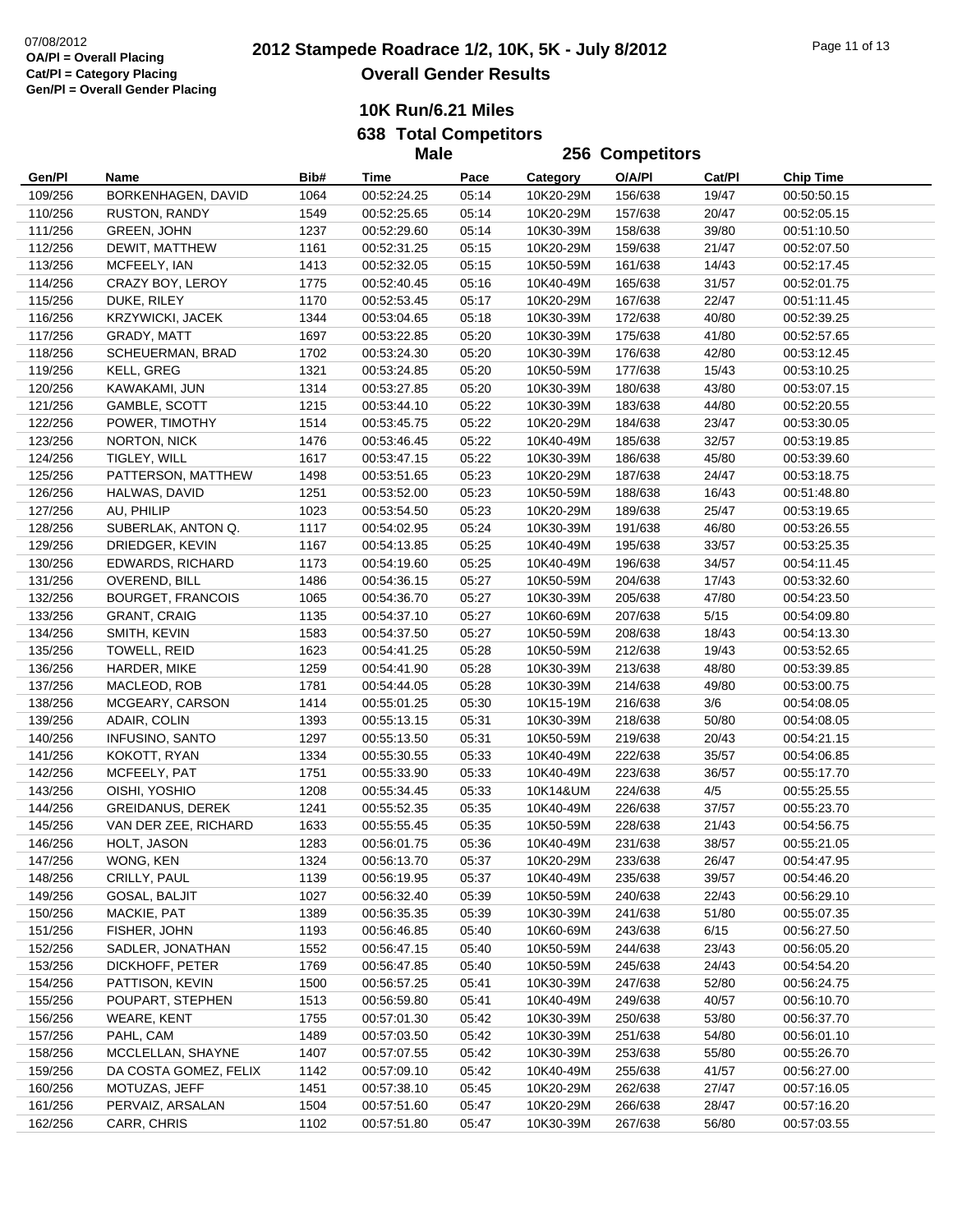**638 Total Competitors**

|         |                         |      | <b>Male</b> |       |           | 256 Competitors    |        |                  |
|---------|-------------------------|------|-------------|-------|-----------|--------------------|--------|------------------|
| Gen/Pl  | Name                    | Bib# | Time        | Pace  | Category  | O/A/PI             | Cat/Pl | <b>Chip Time</b> |
| 163/256 | PATTERSON, JACK         | 1496 | 00:57:53.70 | 05:47 | 10K50-59M | 269/638            | 25/43  | 00:57:22.10      |
| 164/256 | MORGAN, AL              | 1444 | 00:57:58.15 | 05:47 | 10K60-69M | 272/638            | 7/15   | 00:57:12.75      |
| 165/256 | MORISSET, LOUIS         | 1448 | 00:57:58.70 | 05:47 | 10K40-49M | 273/638            | 42/57  | 00:57:41.40      |
| 166/256 | KORT, BRIAN             | 1336 | 00:58:13.30 | 05:49 | 10K60-69M | 278/638            | 8/15   | 00:57:17.70      |
| 167/256 | BELIVEAU, JOE           | 1043 | 00:58:16.40 | 05:49 | 10K40-49M | 281/638            | 43/57  | 00:57:21.60      |
| 168/256 | ALLAN, GORD             | 1007 | 00:58:17.10 | 05:49 | 10K40-49M | 282/638            | 44/57  | 00:57:42.75      |
| 169/256 | GREEN, ADAM             | 1236 | 00:58:24.35 | 05:50 | 10K20-29M | 285/638            | 29/47  | 00:57:04.50      |
| 170/256 | CHAMBERLAIN, DARRELL    | 1105 | 00:58:24.45 | 05:50 | 10K30-39M | 286/638            | 57/80  | 00:58:17.40      |
| 171/256 | DOORNBOS, RON           | 1166 | 00:58:31.25 | 05:51 | 10K50-59M | 291/638            | 26/43  | 00:57:13.45      |
| 172/256 | NIELSEN, DOUG           | 1471 | 00:58:39.25 | 05:51 | 10K40-49M | 294/638            | 45/57  | 00:58:26.55      |
| 173/256 | MOLNAR, PATRICE         | 1441 | 00:58:50.05 | 05:53 | 10K20-29M | 298/638            | 30/47  | 00:57:35.80      |
| 174/256 | OLAR, JOHN              | 1481 | 00:59:03.35 | 05:54 | 10K40-49M | 304/638            | 46/57  | 00:57:52.55      |
| 175/256 | <b>HOPKINS, ERIC</b>    | 1286 | 00:59:08.40 | 05:54 | 10K50-59M | 305/638            | 27/43  | 00:58:27.40      |
| 176/256 | ROBERTS, PAUL           | 1539 | 00:59:25.20 | 05:56 | 10K30-39M | 311/638            | 58/80  | 00:58:48.35      |
| 177/256 | HILDEBRANDT, KURTIS     | 1277 | 00:59:29.75 | 05:56 | 10K30-39M | 315/638            | 59/80  | 00:58:33.85      |
| 178/256 | WONG, RAYMOND           | 1675 | 00:59:30.30 | 05:57 | 10K20-29M | 317/638            | 31/47  | 00:57:57.70      |
| 179/256 | MCRAE, GLEN             | 1426 | 00:59:30.35 | 05:57 | 10K60-69M | 318/638            | 9/15   | 00:58:45.90      |
| 180/256 | SMITH, FRED             | 1582 | 00:59:44.85 | 05:58 | 10K60-69M | 321/638            | 10/15  | 00:58:52.45      |
| 181/256 | MACPHERSON, ANDREW      | 1391 | 00:59:56.80 | 05:59 | 10K30-39M | 323/638            | 60/80  | 00:59:09.40      |
| 182/256 | ELLERGODT, BRENT        | 1176 | 01:00:05.35 | 06:00 | 10K40-49M | 326/638            | 47/57  | 00:59:01.05      |
| 183/256 | <b>GAGNON, ERIC</b>     | 1211 | 01:00:09.20 | 06:00 | 10K30-39M | 328/638            | 61/80  | 00:58:26.70      |
| 184/256 | CLARK, JAMIE            | 1121 | 01:00:10.80 | 06:01 | 10K50-59M | 329/638            | 28/43  | 00:59:42.65      |
| 185/256 | ZAHARA, RYAN            | 1685 | 01:00:18.65 | 06:01 | 10K30-39M | 331/638            | 62/80  |                  |
|         |                         |      |             |       |           |                    |        | 00:59:09.35      |
| 186/256 | SHAYEGAN, BEHNAM        | 1573 | 01:00:19.50 | 06:01 | 10K20-29M | 332/638<br>335/638 | 32/47  | 00:59:22.15      |
| 187/256 | TRANQUILLA, GRAYDON     | 1625 | 01:00:29.60 | 06:02 | 10K60-69M |                    | 11/15  | 01:00:07.30      |
| 188/256 | <b>MEAGHER, TREVOR</b>  | 1430 | 01:00:31.50 | 06:03 | 10K40-49M | 336/638            | 48/57  | 01:00:24.55      |
| 189/256 | SNOW, PETER             | 1587 | 01:00:34.55 | 06:03 | 10K40-49M | 337/638            | 49/57  | 00:59:13.45      |
| 190/256 | VALENZUELA, CARLOS      | 1630 | 01:00:55.60 | 06:05 | 10K30-39M | 340/638            | 63/80  | 01:00:07.35      |
| 191/256 | KEELING, JAMES          | 1317 | 01:00:56.10 | 06:05 | 10K50-59M | 341/638            | 29/43  | 00:59:33.40      |
| 192/256 | SWITZER, LORNE          | 1601 | 01:00:56.75 | 06:05 | 10K50-59M | 342/638            | 30/43  | 01:00:39.35      |
| 193/256 | REID, JOHNNY            | 1530 | 01:01:09.90 | 06:06 | 10K20-29M | 345/638            | 33/47  | 00:59:53.75      |
| 194/256 | REID, DAN               | 1529 | 01:01:10.35 | 06:07 | 10K20-29M | 346/638            | 34/47  | 00:59:55.00      |
| 195/256 | KEIRSTEAD, ANDREW       | 1319 | 01:01:22.70 | 06:08 | 10K20-29M | 350/638            | 35/47  | 01:00:13.70      |
| 196/256 | <b>BAGNALL, PATRICK</b> | 1025 | 01:01:36.40 | 06:09 | 10K50-59M | 351/638            | 31/43  | 01:00:10.25      |
| 197/256 | CROTHERS, MICHAEL       | 1140 | 01:02:05.95 | 06:12 | 10K50-59M | 363/638            | 32/43  | 01:01:31.35      |
| 198/256 | KUIJPER, PETER          | 1505 | 01:02:07.30 | 06:12 | 10K50-59M | 364/638            | 33/43  | 01:01:26.90      |
| 199/256 | CABRAL, DANIEL          | 1089 | 01:02:08.85 | 06:12 | 10K20-29M | 365/638            | 36/47  | 01:00:26.00      |
| 200/256 | CHEE, ALEX              | 1115 | 01:02:32.95 | 06:15 | 10K30-39M | 374/638            | 64/80  | 01:00:38.55      |
| 201/256 | O'NEILL, DAN            | 1479 | 01:02:33.50 | 06:15 | 10K70+M   | 375/638            | 1/3    | 01:00:43.90      |
| 202/256 | BOUWMEESTER, GRAEME     | 1066 | 01:02:49.95 | 06:17 | 10K20-29M | 377/638            | 37/47  | 01:01:05.65      |
| 203/256 | DALLAIRE, JASON         | 1145 | 01:02:50.95 | 06:17 | 10K30-39M | 378/638            | 65/80  | 01:02:19.00      |
| 204/256 | ARMENTA, BEN            | 1018 | 01:03:26.80 | 06:20 | 10K30-39M | 384/638            | 66/80  | 01:03:00.05      |
| 205/256 | BENNETT, JOE            | 1050 | 01:03:33.15 | 06:21 | 10K50-59M | 385/638            | 34/43  | 01:02:20.45      |
| 206/256 | MCDONALD, SEAN          | 1409 | 01:03:34.30 | 06:21 | 10K20-29M | 386/638            | 38/47  | 01:02:42.80      |
| 207/256 | TARNASKY, NEIL          | 1606 | 01:03:53.75 | 06:23 | 10K15-19M | 388/638            | 4/6    | 01:02:43.05      |
| 208/256 | DATTA, NEEL             | 1150 | 01:04:24.45 | 06:26 | 10K30-39M | 398/638            | 67/80  | 01:03:18.45      |
| 209/256 | BRAR, MANTAJ            | 1072 | 01:04:24.95 | 06:26 | 10K30-39M | 399/638            | 68/80  | 01:03:18.75      |
| 210/256 | FULKER, ADAM            | 1204 | 01:04:27.05 | 06:26 | 10K30-39M | 400/638            | 69/80  | 01:02:17.85      |
| 211/256 | DELONG, WILLIAM         | 1155 | 01:04:48.30 | 06:28 | 10K20-29M | 405/638            | 39/47  | 01:04:06.05      |
| 212/256 | HALWAS, DARIAN          | 1250 | 01:05:02.25 | 06:30 | 10K15-19M | 409/638            | 5/6    | 01:03:12.75      |
| 213/256 | <b>HAWKINS, TYLER</b>   | 1785 | 01:05:09.25 | 06:30 | 10K50-59M | 412/638            | 35/43  | 01:04:03.50      |
| 214/256 | LEIVA, MAURICIO         | 1365 | 01:05:10.50 | 06:31 | 10K40-49M | 414/638            | 50/57  | 01:03:33.00      |
| 215/256 | SNELL, FRED             | 1586 | 01:05:26.70 | 06:32 | 10K60-69M | 419/638            | 12/15  | 01:05:02.65      |
| 216/256 | MCGEARY, HUGH           | 1415 | 01:05:42.00 | 06:34 | 10K60-69M | 421/638            | 13/15  | 01:03:39.10      |